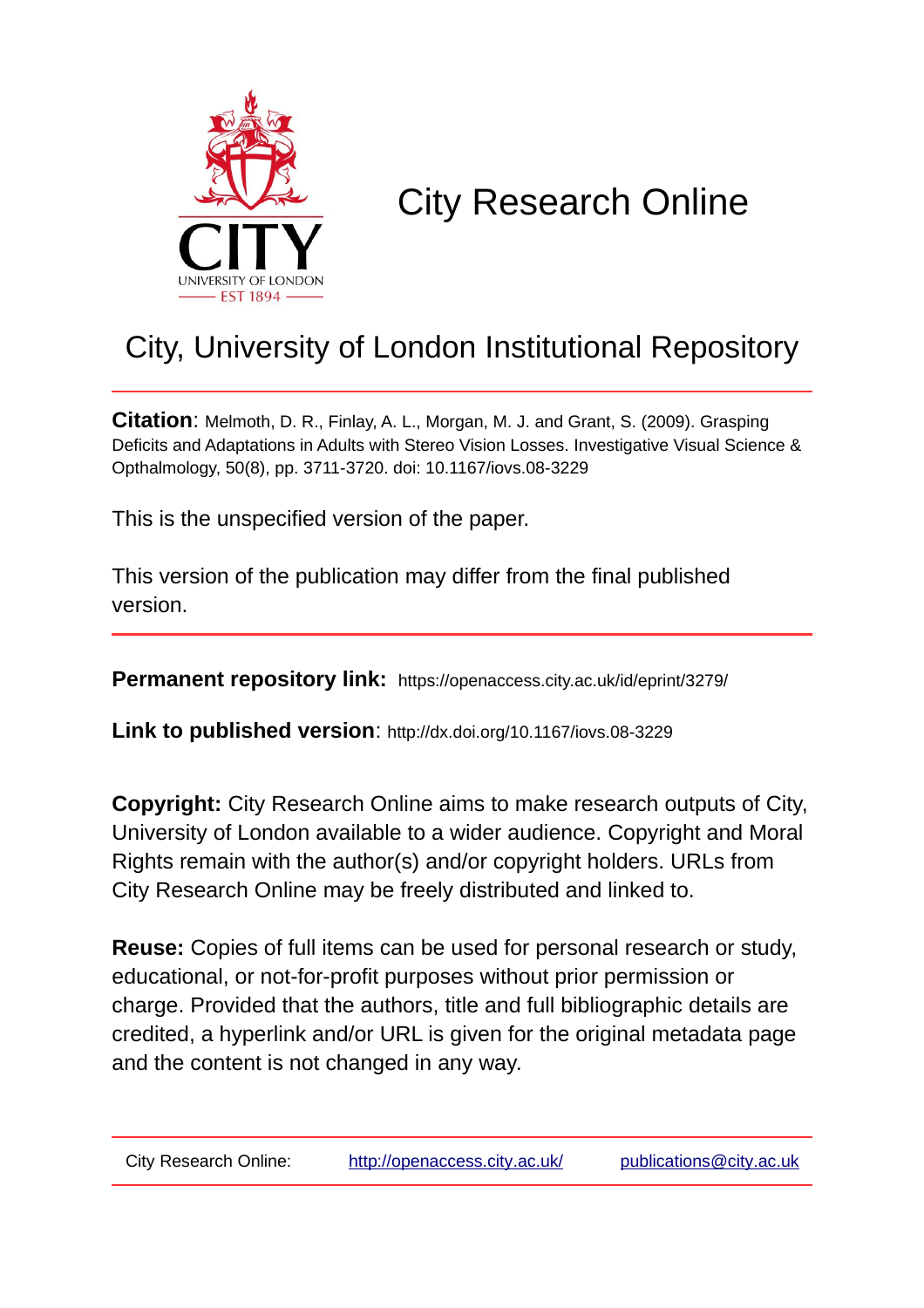# **Grasping Deficits and Adaptations in Adults with Stereo Vision Losses**

# **Dean R Melmoth, Alison L Finlay, Michael J Morgan & Simon Grant\***

Department of Optometry & Visual Science, The Henry Wellcome

Laboratories for Visual Sciences, City University, Northampton Square,

London EC1V 0HB, UK

*Supported by The Wellcome Trust, Grant 066282.*

**Text pages: 23 Tables: 3 Figures: 6**

Running Title: '**Grasping and Stereo Vision Loss**'

Abstract Word Count: 302 Total Word Count: 8576

**Key Words: Prehension – Eye-Hand Coordination – Amblyopia – Binocular Vision**

**\*Correspondence to: Simon Grant telephone, 44-(0)20-7040-0187; telefax, 44-(0)20-7040-8494; e-mail, [s.grant@city.ac.uk](mailto:s.grant@city.ac.uk)**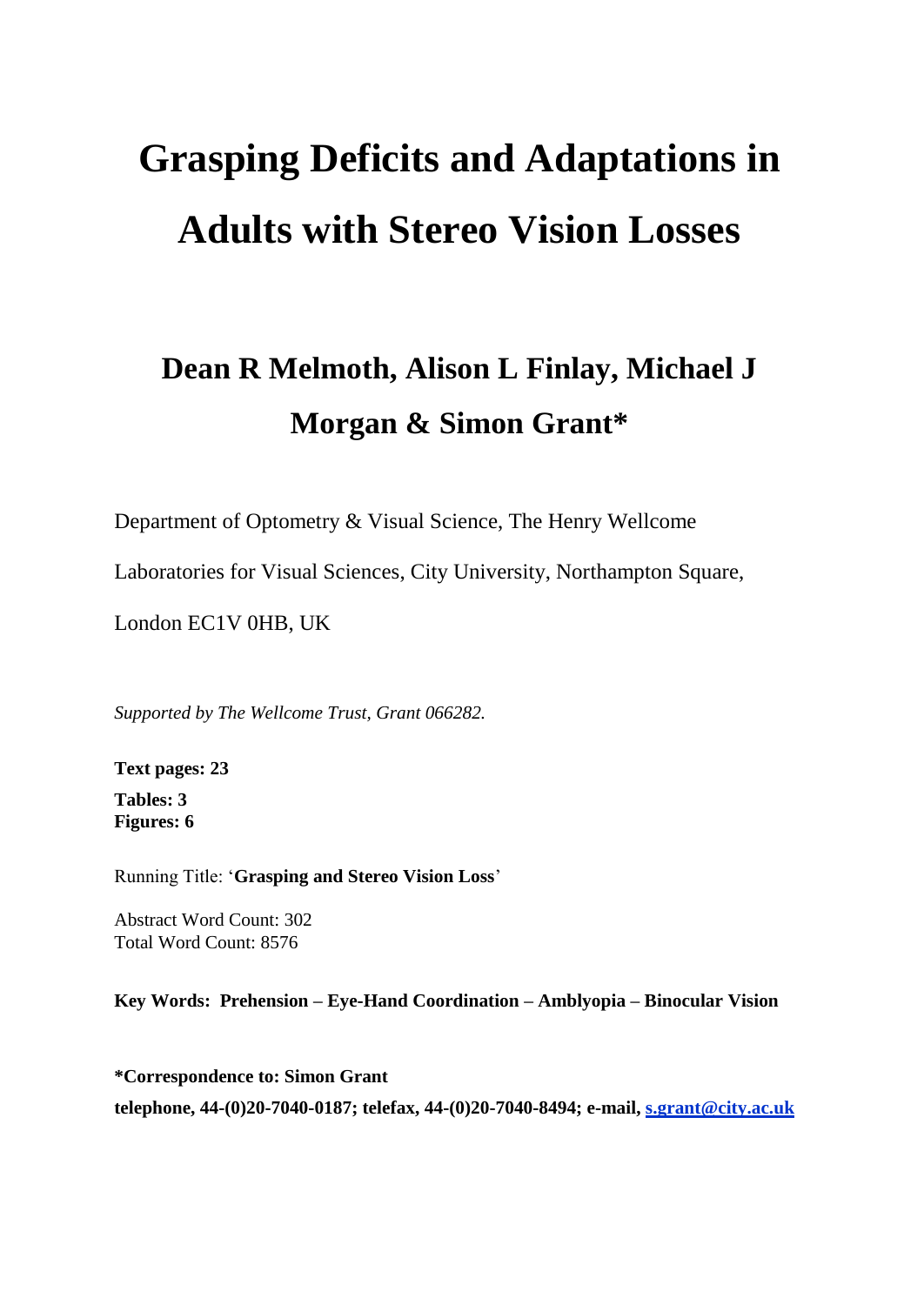**PURPOSE**: To examine the effects of permanent *versus* brief reductions in binocular stereo vision on reaching and grasping (prehension) skills.

**METHODS:** The first experiment compared prehension proficiency in 20 normal and 20 long-term stereo-deficient adults (10 with coarse, 10 with undetectable disparity sensitivities) when using binocular vision or just their dominant or non-dominant eye. The second experiment examined effects of temporarily mimicking similar stereoacuity losses in normal adults, by placing de-focusing low or high plus lenses over one eye, compared to their control (neutral lens) binocular performance. Kinematic and error measures of prehension planning and execution were quantified from movements of the subjects' preferred hand recorded while they reached, **precision-grasped** and lifted cylindrical objects (two sizes, four locations) on 40-48 trials under each viewing condition.

**RESULTS:** Performance was faster and more accurate with normal compared to reduced binocular vision and least accomplished under monocular conditions. Movement durations were extended (up to  $\sim$ 100 ms) whenever normal stereo vision was permanently (ANOVA *p*<0.05) or briefly (ANOVA *p*<0.001) reduced, with a doubling of **error rates** in executing the grasp (ANOVA  $p<0.001$ ). Binocular deficits in reaching occurred during its end-phase (prolonged final approach, more velocity corrections, poorer coordination with object contact) and generally increased with the existing loss of disparity sensitivity. Binocular grasping was more uniformly impaired by stereoacuity loss and influenced by its duration. Long-term stereo-deficient adults showed increased variability in digit placement at initial object contact and adapted by prolonging (by ~25%) the time spent subsequently applying their grasp (ANOVA  $p<0.001$ ); brief stereo-reductions caused systematic shifts in initial digit placement and 2-3 times more post-contact adjustments in grip position (ANOVA *p*<0.01).

**CONCLUSIONS**: High-grade binocular stereo vision is essential for skilled precision grasping. Reduced disparity sensitivity results in inaccurate grasp-point selection and greater reliance on non-visual (somesthetic) information from object contact to control grip stability.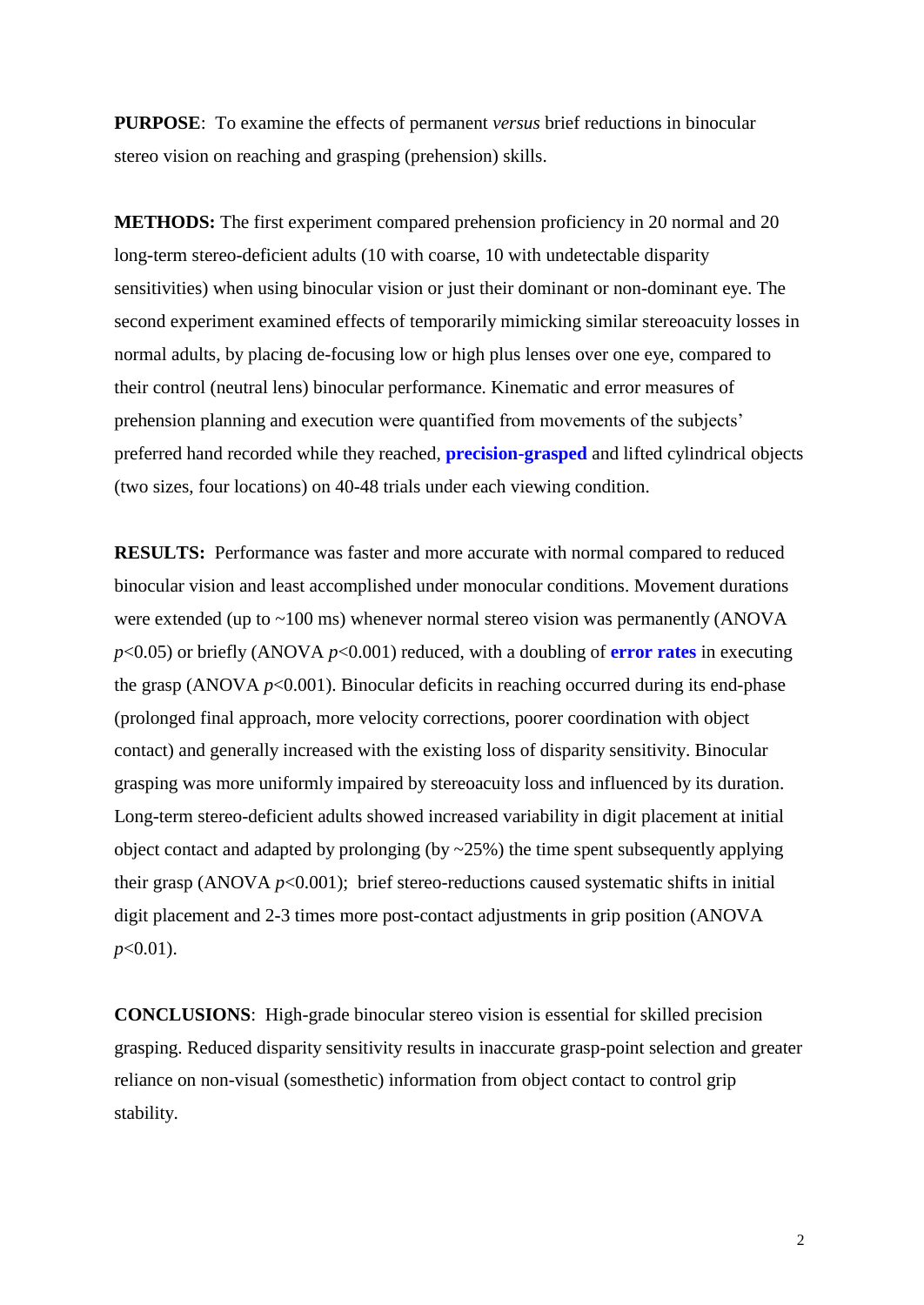Wheatstone's  $(1838)^1$  demonstration of the stereoscope established that the human visual system computes horizontal disparities in the two retinal images to help determine the solid shape and relative depths of objects in the environment, a process known as binocular stereopsis. The neural bases of this process and their unique contributions to enhancing 3Dvisual perception have since been extensively researched and documented $2^{-4}$ . Yet the potential advantages of binocular stereopsis for performing everyday visually-guided actions have received comparatively little attention<sup>4,5</sup>. This issue is of increasing clinical concern, as disparity processing mechanisms are compromised in several common visual disorders, such that a significant proportion of the general population may experience disability as a result of their associated losses in stereoacuity.

Binocular disparity cues are most marked for surfaces and objects located within near, peri-personal space. Partly for this reason, Morgan (1989)<sup>6</sup> suggested that the main pressure to utilize this information may have arisen from requirements for directing reaching and grasping (prehension) movements towards objects close at hand. In support of this conjecture, it is now known that cortical areas on the dorsal (vision-for-action) pathways involved in controlling the hand during grip formation and execution exhibit functional specializations for disparity processing<sup> $7-12$ </sup>. Kinematic analyses of normal adult prehension have also repeatedly shown that performance is faster and more accurate – especially in the final approach to the target and in grasping it – when both eyes are used compared one eye alone<sup>13-17</sup>, with depth cues from disparity specifically implicated as the source of these binocular advantages <sup>18-21</sup>. These studies involved temporarily depriving normally-sighted people of this information. Our present goal was to directly compare the immediate effects of such a brief perturbation with the performance of adults accustomed to living with impaired stereo vision. Does binocular stereopsis make an irreplaceable contribution to prehension abilities or do permanently stereo-deficient subjects compensate for its loss over time?

Early reductions in stereo vision frequently occur in association with the main riskfactors for the development of amblyopia: namely, strabismus (ocular misalignment) and anisometropia (**bilaterally unequal** refractive error). Indeed, it has been argued that the characteristic losses in visual acuity (VA) and contrast sensitivity affecting the amblyopic (i.e., deviated, ametropic) eye in these conditions are secondary to its reduced influence, compared to the fellow (dominant) eye, on the visual cortex during critical periods in its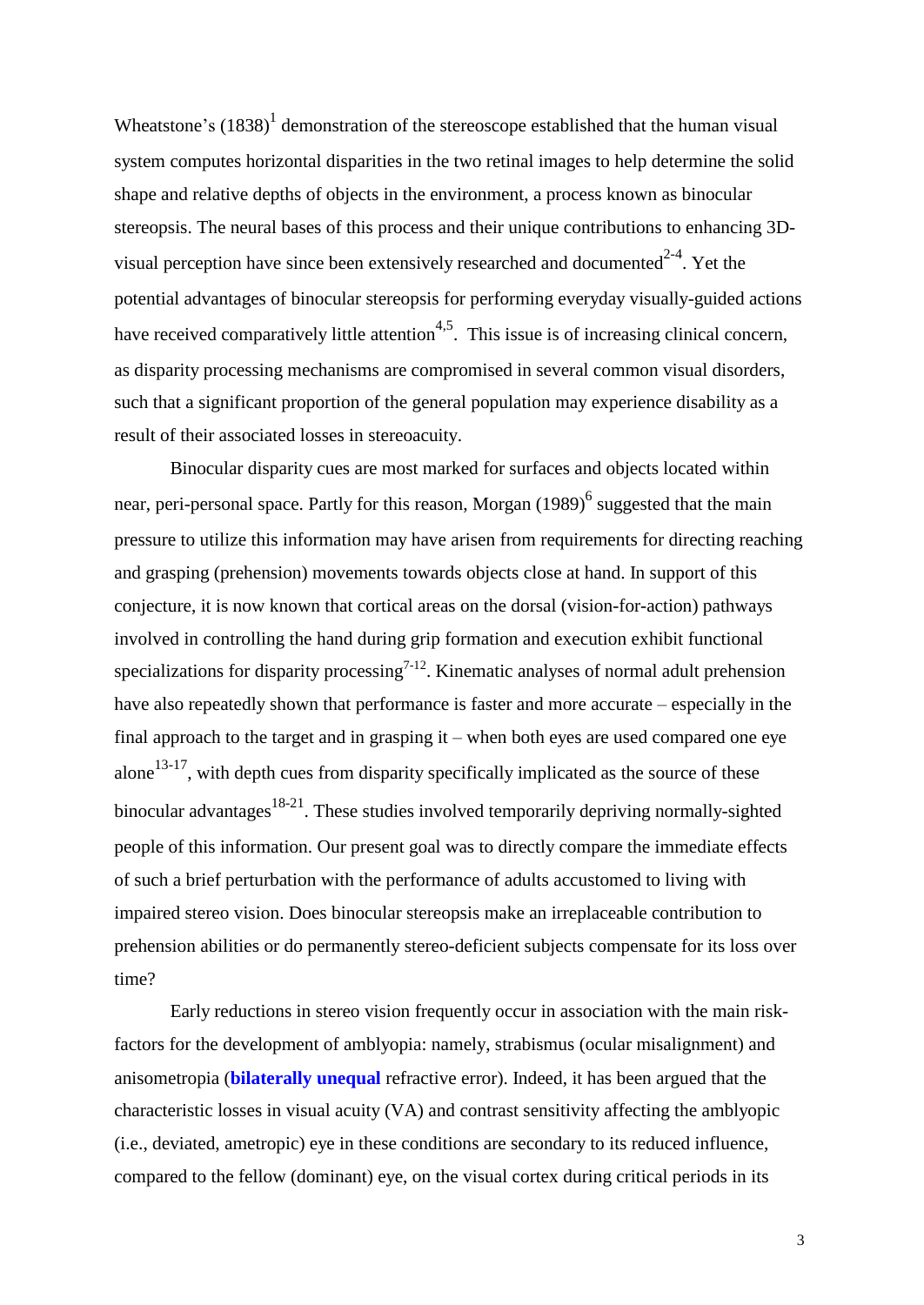development<sup>4,22,23</sup>. Recovery of stereoacuity is also generally more refractory than the monocular deficits to the most widely used amblyopia therapy – patching of the dominant eye – possibly because it denies any opportunity for meaningful binocular interactions during occlusion episodes. We recently reported $^{24}$  that adults with persistent, moderate-tosevere amblyopia, accompanied by marked reductions in stereo vision, exhibit a range of prehension deficits compared to normal binocular performance, the impairments being most evident during the end-phase reach and grasping actions. The reduced spatial acuity in the amblyopic eye of these patients, however, probably contributed to their impaired binocular performance, as this tended to worsen with increasing VA loss. Here we address the problem by examining the prehension abilities of adults with reduced binocular stereo vision, most of whom were strabismic and/or anisometropic, but with relatively normalized vision in their affected eye following 'successful' amblyopia treatment in childhood.

#### **MATERIALS AND METHODS**

We conducted two experiments designed to assess the effects of reduced stereo vision on prehension movements made under otherwise 'natural' viewing conditions: that is, in a welllit environment containing a rich array of monocular spatial cues which participants might exploit to compensate for their stereo loss. Subjects were free to move their head – potentially generating depth and directional information from motion parallax<sup>19</sup> and optic flow – while reaching and grasping for familiar<sup>25</sup> (household) objects of high-contrast and spatial detail. The objects were placed at different locations on a table bearing colored stickers on its black (ebony veneer) wood-grained surface, with the table edges also visible, thus providing a variety of depth (e.g., texture<sup>26</sup>) and distance (e.g., linear perspective, absolute height-in-scene<sup>27</sup>) information. Subjects gave informed consent for participation in the experiments, which were approved by the City University Senate Ethical Committee and conducted in accordance with the declaration of Helsinki.

#### **Experiment 1: permanent developmental reductions in binocular stereo vision**

The first experiment compared the binocular and monocular performance of 20 long-term stereo-deficient adults (aged 19-36 years) with those of 20 normal controls (matched for age, gender and handedness<sup>28</sup>). Participants were pre-screened to determine their existing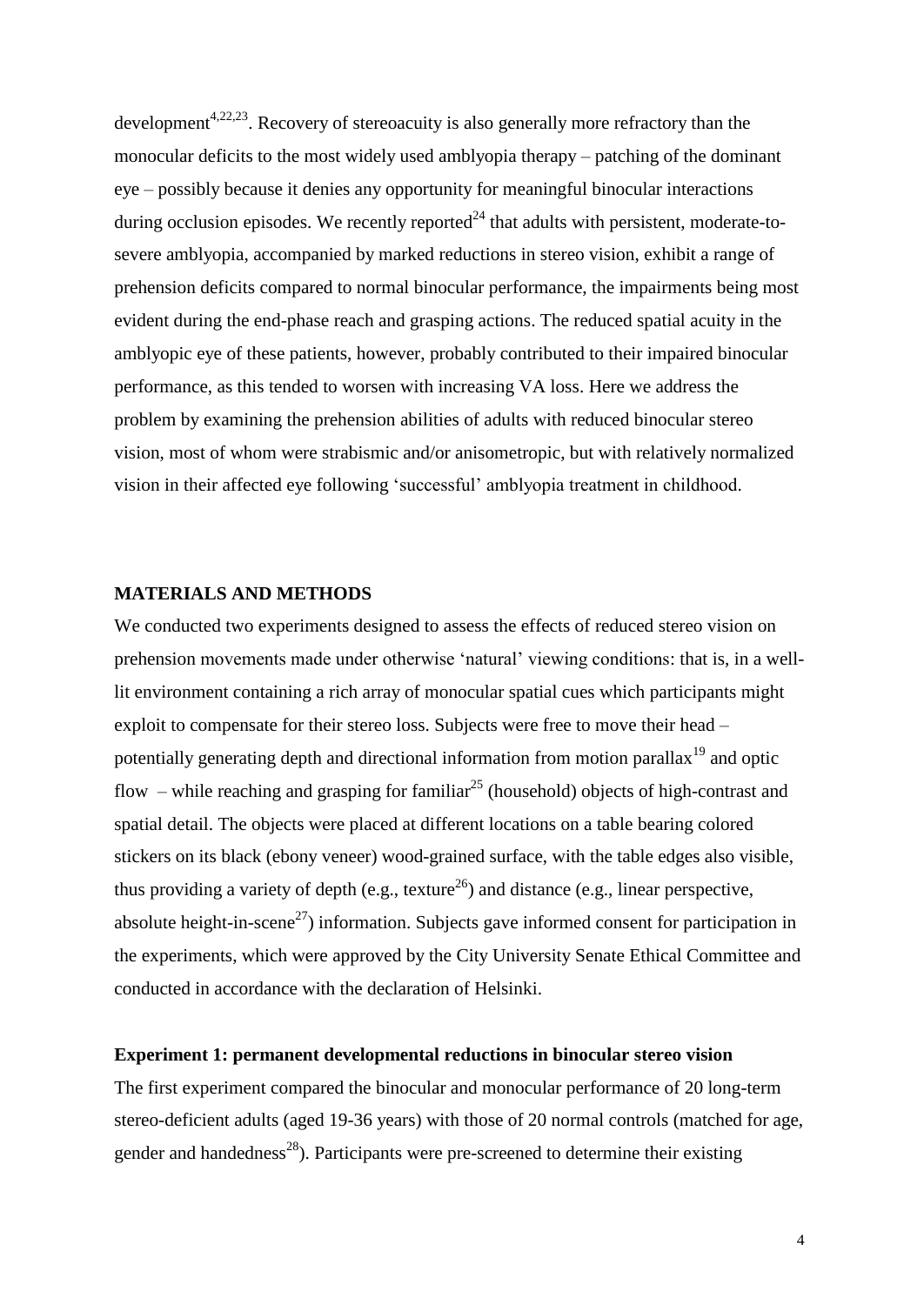binocular visual functions. Inclusion in the control group required: (1) no history of neurological or ocular disorder (other than refractive error); (2) normal or corrected-tonormal logarithm of Minimum Angle of Resolution (logMAR) VAs of <0.0 (Snellen equivalent, equal or better than 6/6) in each eye; and (3) high-grade binocular stereo vision, defined by good motor fusion (of  $\geq 30 \Delta$  Base Out or  $\geq 12 \Delta$  Base In) to challenge with a variable prism bar (Clement Clarke International, Cambridge, UK), and by crossed and uncrossed stereoacuity thresholds of <40 arc secs (Randot test, Stereo Optical Co. Inc., Chicago, USA).

The majority of the stereo-reduced subjects presented with strabismus (n=8), anisometropia ( $n=4$ ) or a combination of the two ( $n=6$ ), and with different decrements in stereo vision. For this reason, they were divided into two sub-groups, based on their existing crossed stereoacuity threshold (see Table 1 for further details). All had regained relatively good logMAR VA in their affected (non-dominant) eye through occlusion therapy (alone or combined with refractive correction), although this remained outside the normal range (0.18- 0.24, Snellen equivalent  $\sim 6/9$ ) in a few members of both sub-groups. Stereo thresholds were initially determined using the Wirt-Titmus test (Stereo Optical Co. Inc, Chicago, USA) which presents solid figures containing some monocular contour information and, arguably, provides the best assessment in relation to the prehension tasks involving real 3D objects. As a secondary check, thresholds were also examined with the TNO test (Laméris Ototech B.V., Nieuwegein, The Netherlands) consisting of random dot stimuli with no monocular cues.

Subjects classed as having 'Coarse Stereopsis' (CS) had near-normal fusional capacities, but elevated stereoacuity thresholds (crossed range 100-3000 arc secs). Most of these subjects recorded lower Wirt-Titmus stereo thresholds than on the TNO test (**which has a more dissociating anaglyph format**), consistent with previous reports in normal<sup>29</sup> and stereo-impaired subjects<sup>30</sup>. A major exception was case CS9 who passed the Wirt-Titmus Fly (at 3000 arc secs) but failed the contour figure at the next disparity level (800 arc secs), while also perceiving depth in Plate 1 of the TNO test at an intermediate threshold (1700 arc secs). Subjects classed as 'Stereo-Negative' (SN) failed both stereo tests. These subjects all had manifest strabismus, as a consequence of which they generally showed reduced motor fusion and some central or intermittent suppression of vision in their non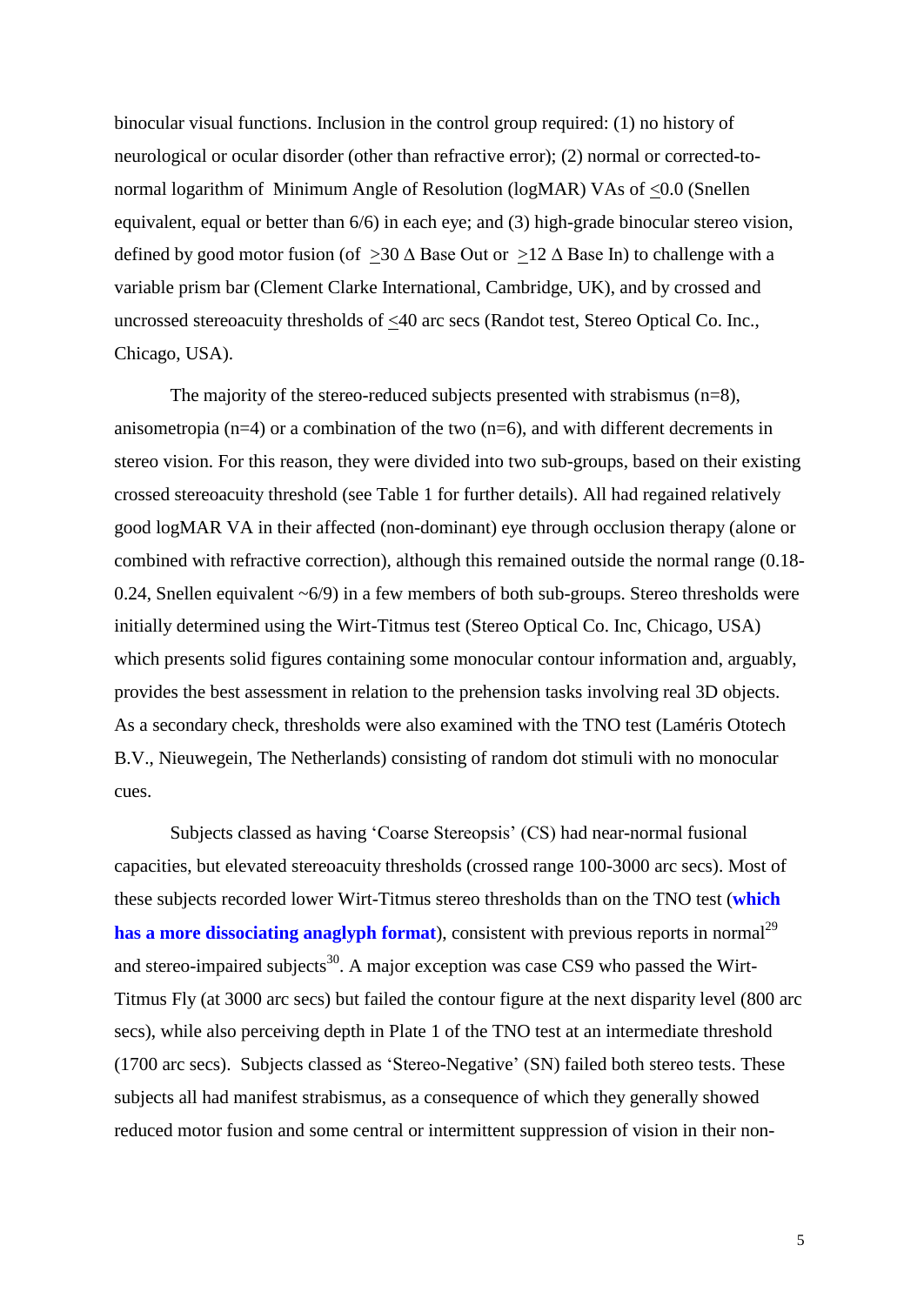dominant (N-D) eye when viewing binocularly (Bagolini striated glasses test), with two alternating fixators (SN9, SN10) showing no evidence of any binocular function (Table 1).

To further examine their visual status, binocular and monocular contrast sensitivities for stimuli with low-to-high spatial frequencies of 0.5, 1, 2, 8 and 16 cycles/deg positioned in foveal and in more peripheral vision (at horizontal eccentricities of  $0^{\circ}$  and  $10^{\circ}$ . respectively) were measured using established quantitative (temporal, two-interval forced choice) methods<sup>32</sup> in a selection of the stereo-deficient subjects. Stimuli were vertically oriented Gabor patches  $({\sim}2^{\circ}$  of visual angle) of different spatial frequency and contrast, presented at the center of a computer monitor (mean luminance  $\sim 90 \text{ cd/m}^2$ ) with a luminance-matched surround ( $10^{\circ}$  x  $8^{\circ}$ ), at a distance of 1 m. For the peripheral measurements, subjects fixated a small spot  $10^{\circ}$  along the monitor's horizontal meridian. Thresholds were determined using a standard one-up/one-down staircase paradigm, with contrasts divided or multiplied by 1.15 following a correct or incorrect response, respectively, and were defined as the mean contrast of the last 5 reversals. Subjects wore their usual refractive correction, as in all other tests.

#### **[Table 1 & Figure 1, near here]**

#### **Experiment 2: temporary reductions in binocular stereo vision**

The second experiment assessed the effects of briefly reducing the stereo vision of a group of 12 normally-sighted adults (6 males, 6 females) aged 18-30 years, for whom the same inclusion criteria to those of the first experiment were applied in pre-screening. An additional requirement was that any refractive error was fully corrected by contact lens wear. Procedures used were modified from Melmoth et  $al^{21}$ . Subjects wore optometric trial-frames (The Norville Group Ltd, Gloucester, UK), with a Plano, Low Plus (LP) or High Plus (HP) spherical lens slotted into the frame in front of the eye opposite their preferred hand. The Plano lens, with no refractive power, allowed for normal binocular vision and served as the control condition. The specific powers of the LP and HP lenses were customized for each subject so as to reduce their crossed disparity sensitivity to between 200-800 arc secs and to ~3000 arc secs, respectively. For the LP condition, this involved determining the lowest power for each subject (which was between  $+2.00$  and  $+3.50$  D) that produced uncertainty about the depth percept in the No.2 or No.3 Wirt-Titmus test circles (at 400 and 200 arc secs, respectively), but not for the No.1 circle (800 arc secs). For the HP condition, it involved finding the lowest power (which was between  $+3.50$  to  $+5.00$  D) that permitted a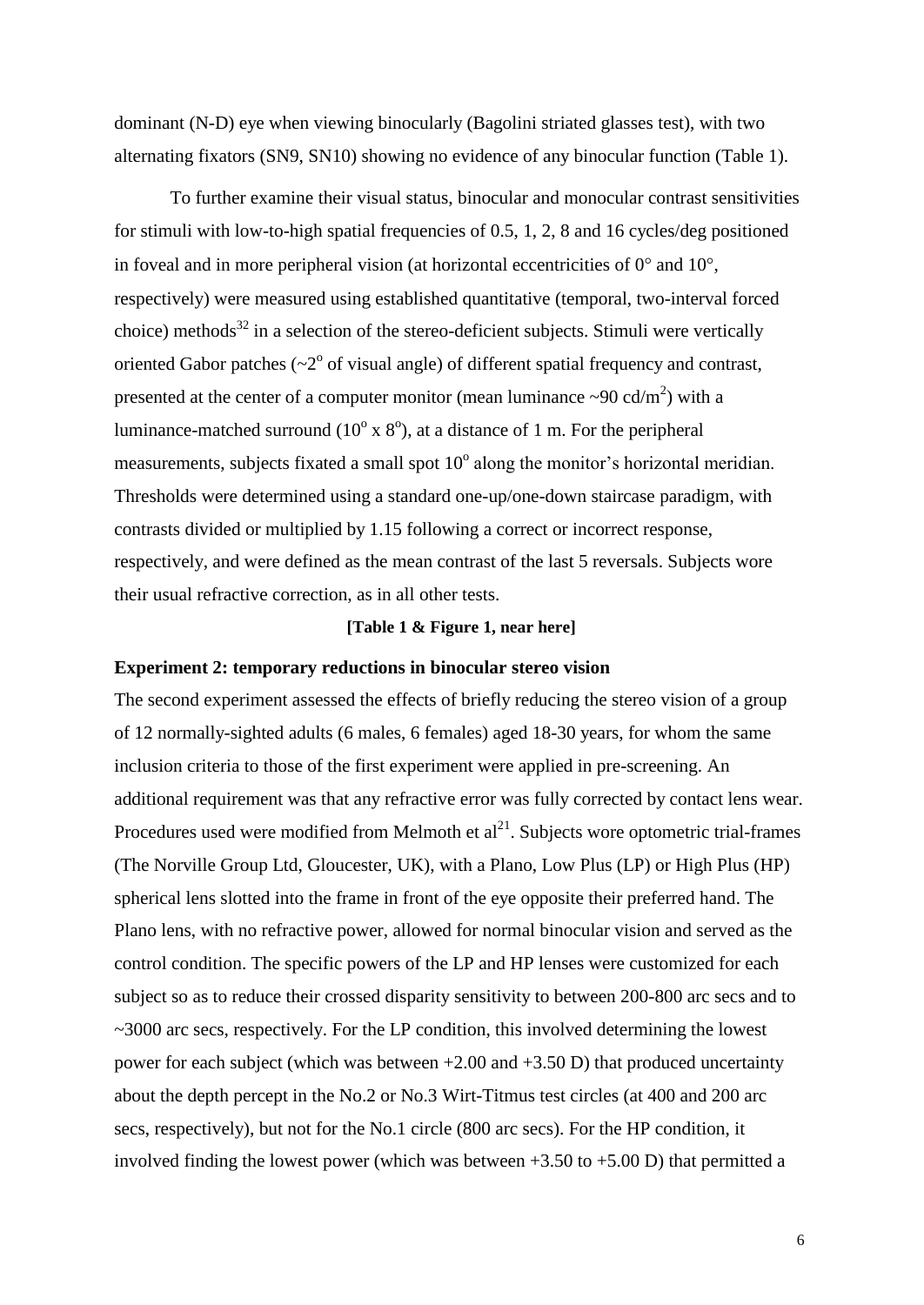just-noticeable depth percept for the Fly stereogram (at 3000 arc secs). These tests were conducted at a similar viewing distance to the prehension experiments.

Stereo thresholds were elevated by these amounts because they showed test-retest reproducibility among participants and simulated the approximate losses in disparity sensitivity experienced, respectively, by the real coarse and stereo negative subjects. The defocusing lenses mimicked another feature of binocularity in these subjects, in that Low Plus lens viewing had little or no effect on motor fusion thresholds – examined using the variable prism bar – whereas these were reduced in the High Plus condition. One difference, however, is that the Plus lenses induce an optical aniseikonia whereby the image in the 'affected' eye is magnified by a factor of  $\sim$ 1% per dioptre<sup>33</sup>. In earlier work<sup>21</sup>, we showed that this causes subjects to judge near targets as being a few millimetres closer to this eye than to the other. The Plus lenses thus introduce a small bias in estimating the visual direction of objects, as well as reducing the fidelity of depth-from-disparity cues. Another difference is that the de-focusing lenses more closely model anisometropic than strabismic conditions, whereas most of the real stereo-deficient subjects had a squint. However, we previously found a similar range and severity of prehension deficits among patients with persistent moderate amblyopia, regardless of whether it was mainly caused by image blur or ocular misalignment $^{24}$ .

#### **Prehension Recordings and Analyses**

The procedures were similar to those detailed previously  $17,21,24$ . Subjects were seated at the table with lightweight infrared reflective markers attached to the wrist, thumb- and index finger-nails of their preferred hand. They wore liquid crystal PLATO goggles (Translucent Technologies, Toronto, Canada) to control their viewing condition. The goggles were placed over any everyday corrective lenses usually worn by the participants in experiment 1 and over the optometric trial frames in experiment 2. The goggles were opaque between trials. In the first experiment, sudden opening of one or both goggle lenses cued the subject to begin the reach. In the second experiment, goggle opening was followed by a brief (3 s) delay, allowing the subject to adjust to the given viewing condition, with an auditory tone then delivered to signal that the movement should begin. Subjects reached and precision grasped isolated cylindrical objects (100 mm high) of either 'small' (24 mm) or 'large' (48 mm) diameter (37g and 148 g, in weight) placed at 'near' (20 cm) or 'far' (40 cm) locations  $10^{\circ}$ either side of the midline starting position, while their hand movements were recorded (at 60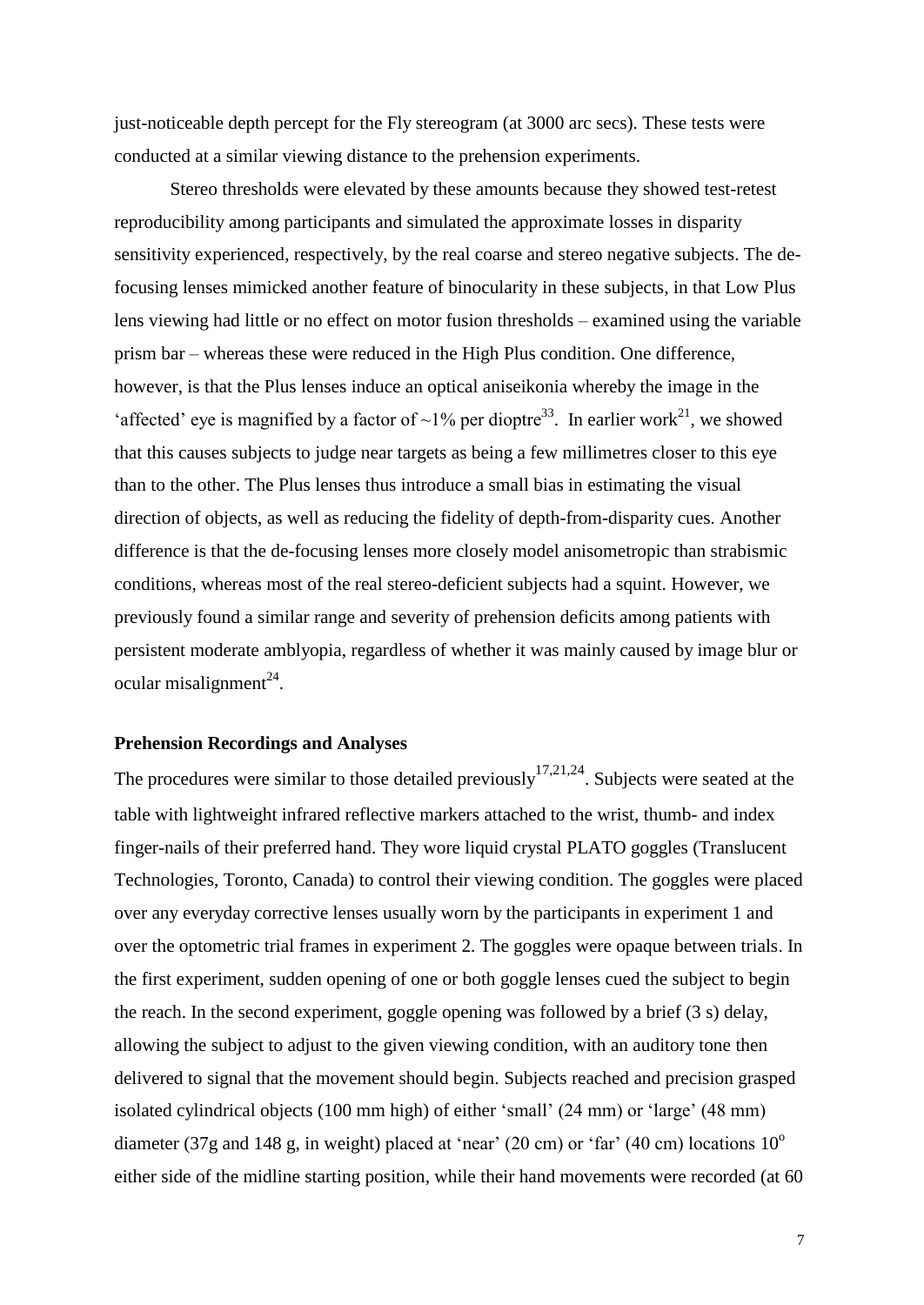Hz) by a 3D motion-capture system (ProReflex, Qualisys AB, Sweden). Temporal and spatial resolutions of the system were 16.67 msecs and <0.4 mm, respectively.

Instructions given were to perform the movements as 'naturally, quickly and accurately as possible' and to grasp the target between the thumb and index finger at about half its height. Practice trials were conducted to ensure compliance. Subjects in the first experiment then completed six, 24 trial blocks each comprising a single presentation of the three possible viewing conditions (binocular, dominant/sighting eye only, non-dominant eye only) x 2 object size (small, large) x 4 object location (near ipsi-space, near contra-space, far ipsi-space, far contra-space) combinations, in the same random order. Subjects in the second experiment completed 5 blocks of 24 trials involving the 3 possible lens powers (Plano, LP, HP) and the same 8 object combinations, again in an identical random order. Lenses were removed from the trial frames after each completed movement, so that subjects could not anticipate the viewing condition of the up-coming trial. Brief rests occurred between trialblocks. Both experiments were typically completed in ~45 minutes.

Profiles of the wrist velocity and spatial trajectory, and of the grip aperture between thumb and forefinger were examined for on-line errors or corrections (see Fig. 2), and key dependent measures of the prehension kinematics were determined. Manual prehension has two main components – the reach and the grasp – the planning and execution of which depend on different types of visuospatial information about the goal object and its relations to the moving hand and digits<sup>13-21, 24-27</sup>. We divided the kinematics and errors occurring in each component into several 'sub-actions' in our analyses (see Table 2 for detailed definitions), so that we could determine whether there were *selective* effects of reduced stereo vision, and whether these were the same or different in the two experiments. For example, kinematics of the initial reach – its peak velocity and time to peak deceleration – and the timing and position of the initial peak grip aperture at hand 'pre-shaping' mainly depend on evaluations of the target's *absolute distance* during movement preparation, and they all increase with object distance, whereas the width of the programmed peak grip increases according to judgements of the object's 3D size. Parameters of the terminal reach – its low velocity phase and coordination with object contact (see Table 2) – and of grip execution also increase, respectively, with target distance and size, but are additionally influenced by the quality of 'online' feedback about changes in the *relative distance* (i.e., depth) between the approaching hand/digits and the object. Reduced stereopsis would thus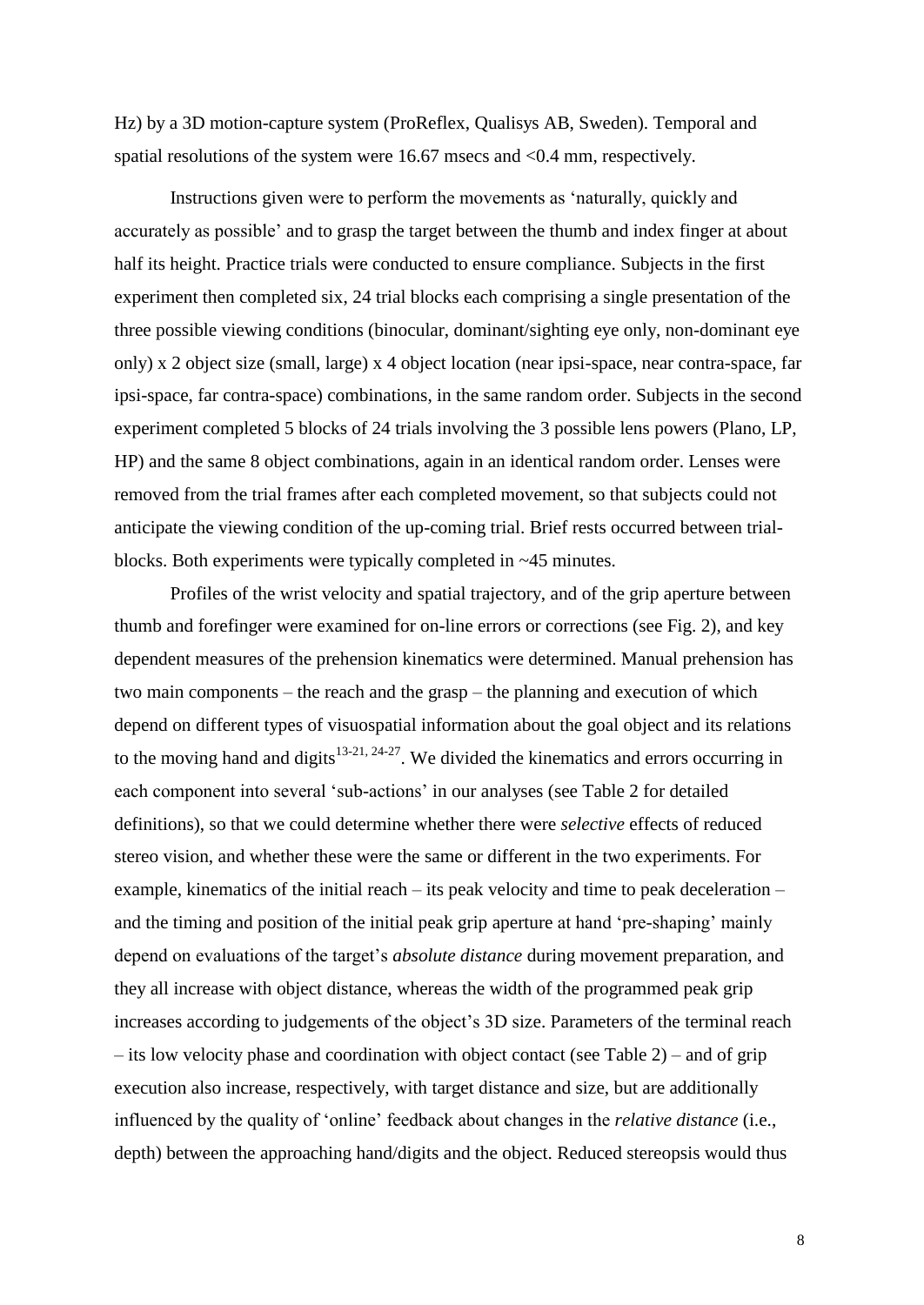be expected to impair sub-actions of the terminal reach (e.g., low velocity phase duration) and of the grasp (e.g., grip aperture size at peak and at object contact; grip closure and application times) already linked to depth-from-disparity processing.

Main effects of viewing condition on performance *within* each subject group were explored by submitting the averaged data to 3 (views) x 2 (sizes) x 2 (distances) Huynh-Feldt adjusted repeated-measures ANOVA (SPSS UK Ltd., Woking, UK). Differences *between* the binocular and monocular performance of the normal and stereo-deficient subgroups in experiment 1 were examined by separate one-way ANOVA. Planned pair-wise comparisons were undertaken *post hoc* using Fisher's Least Significant Difference (LSD) test. This procedure applies less adjustment for the error mean square associated with the specific pair of contrasts being examined than more conservative approaches (e.g., Bonferroni test) which add correction for multiple comparisons. We chose the more sensitive LSD test to avoid an anomaly which arose when we applied the Bonferroni correction to some of our data, which was that it revealed no significant differences between any of the paired contrasts, despite the presence of a main effect (e.g., of view or sub-group) identified by the preceding ANOVA. Indeed, only LSD probabilities of less than 1 in 100 generally achieved significance according to the Bonferroni test. Mindful of this, while we set significance at the conventional  $p<0.05$ , we have been circumspect in presenting LSD results at levels above *p*=0.01.

**[Tables 2 & 3, near here]**

#### **RESULTS**

#### **Prehension performance in normal and long-term stereo-deficient adults**

Representative examples of contrast sensitivity functions obtained from normal, coarse and negative stereo vision subjects are shown in Figure 1. As would be expected, normal controls (Fig.1A) showed enhanced binocular compared to monocular contrast sensitivities, particularly in foveal vision. Results from the stereo-deficient subjects depended on their existing stereoacuity and recovery of non-dominant (N-D) eye logMAR VA. Those with coarse stereopsis also had enhanced binocular sensitivity across the spatial frequency range tested at the central field location – even when their stereo threshold was quite elevated (Fig.1B) – and both CS and SN subjects with partial or intermittent suppression (Table 1) showed increased binocular sensitivity for lower spatial frequencies (i.e., 0.5-2 cycles/deg)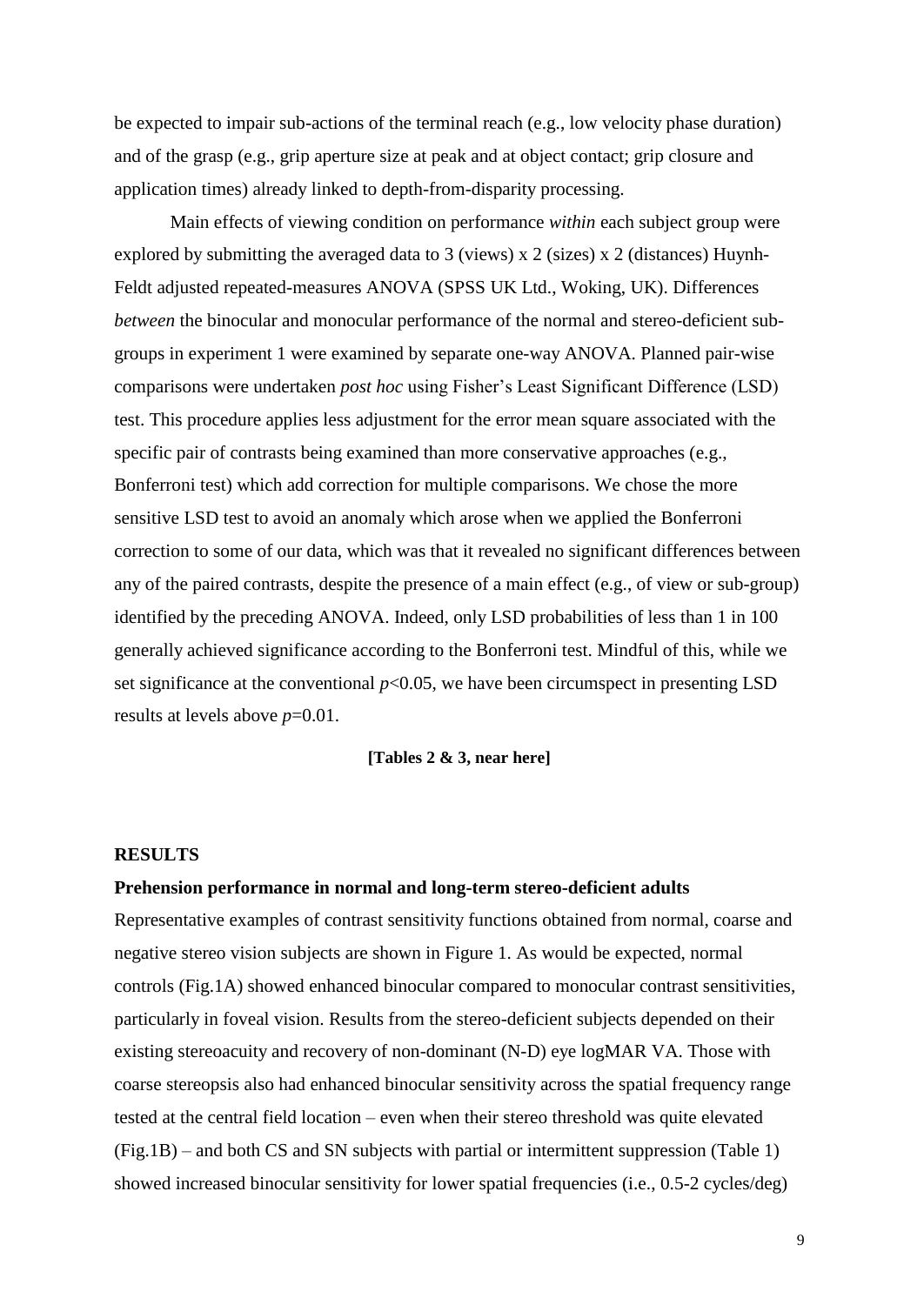at  $10^{\circ}$  eccentricity (Figs.1B, 1C), confirming the presence of functional binocularity more peripherally. Finally, reduced N-D eye VA was associated with loss of contrast sensitivity at the higher spatial frequencies examined, especially in central vision (Fig.1B).

Initial within-subject comparisons revealed differences in the binocular *versus* monocular prehension performance of both normally-sighted and stereo-deficient subjects. But neither movement kinematics or errors committed were affected by non-dominant compared to dominant (DOM) eye viewing in any of these groups, despite an overall mean reduction (of ~1½ lines) in N-D *versus* DOM eye VA among the stereo-impaired subjects (Table 1) and its loss of high spatial frequency contrast sensitivity in some individual cases. This finding is similar to results previously obtained in adult patients with 'mild' amblyopia<sup>24</sup>, and confirms that minor spatial acuity losses have little impact on prehension abilities when using the affected eye. For simplicity, therefore, we present direct comparisons only of the binocular and dominant eye performances in the three subject groups studied here.

As in our previous work<sup>17,24</sup>, the normal adults were found to be faster and more accurate on almost every performance indicator when using binocular vision compared to their DOM eye alone, with nearly all of these effects being statistically highly significant (Table 3). Most notably, binocular movements were executed more quickly (by ~100 ms, on average) than when using one eye, yet involved significantly fewer corrections or errors during both the reach and the grasp (all  $F_{(1,19)} > 50.0$ ,  $p < 0.001$ ). The normal subjects programmed a somewhat higher peak velocity to their reach  $(F_{(1,19)}=17.2, p=0.001)$  when using both eyes, but the duration of its early phase (up to peak deceleration) was similar with DOM eye viewing, as was the programmed time to peak grip aperture (both  $F_{(1,19)}<0.3$ , *p*>0.6). Instead, their faster binocular movements resulted from shorter times spent in the later (low velocity phase) of the reach, in coordinating its termination with initial object contact, and in closing and applying the grasp (all  $F_{(1,19)} > 40.0$ ,  $p < 0.001$ ). This was reflected in the different time courses of the movements, in that *proportionally* more time was devoted to these later phases when their vision was restricted to one eye (all  $F_{(1,19)} > 13.0$ ,  $p \leq 0.01$ ). Finally, binocular vision improved grasping precision, with the programmed width of the peak grip and its distance from the object, as well as the subsequent grip size at contact better calibrated to the object's spatial properties than with monocular viewing (all  $F_{(1,19)} > 25.0, p < 0.001$ ).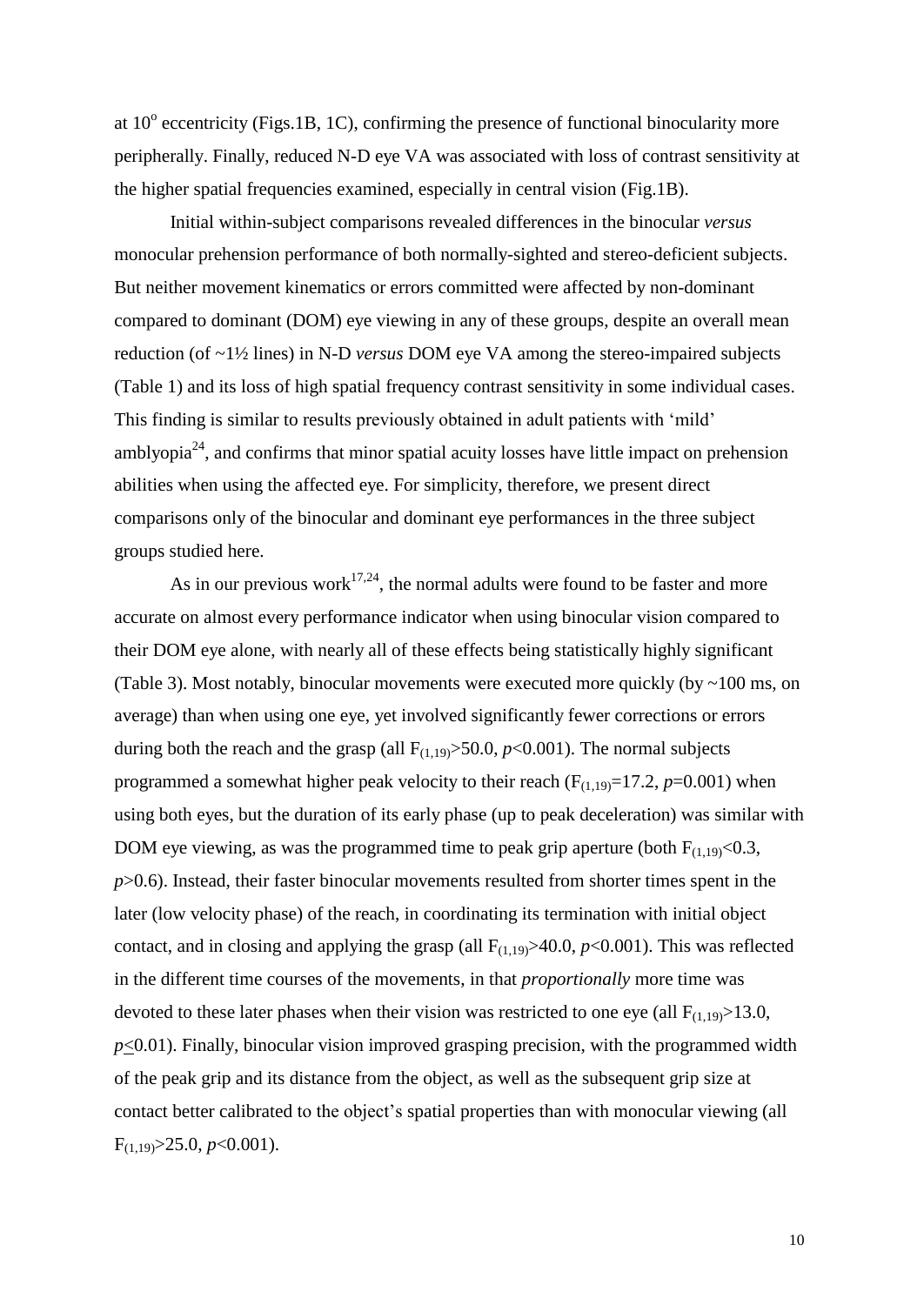The subjects with coarse stereopsis exhibited a broadly similar pattern of binocular advantages, some of which were also highly significant (Table 3). Indeed, average binocular movement durations were ~100 ms shorter in this sub-group of participants compared to their DOM eye alone  $(F_{(1,9)}=44.7, p<0.001)$  this, again, being mainly accounted for by relatively faster movement end-phases – in both absolute and percentage terms (all  $F_{(1,9)} > 13.0$ ,  $p \le 0.01$ ) – with the same three spatial aspects (as in the normal adults) of their binocular grasping also better calibrated for target size and position (all  $F_{(1,9)} > 10.0$ ,  $p \le 0.01$ ). The binocular performance of the stereo negative subjects, by contrast, differed little from that of their dominant eye, with improvements confined to a marginal reduction (of only  $\sim$ 25 ms) in overall movement duration  $(F_{(1,9)}=5.9, p=0.039)$  and to a few aspects of control at and after object contact (see Table 3 for details; all  $F_{(1,9)} > 9.0$ ,  $p < 0.015$ ). The general lack of binocular advantage among this sub-group was not due to marked improvements in their *monocular* performance. Univariate ANOVA conducted on the data obtained from the dominant eye alone in the normal, CS and SN subjects revealed only two between-group differences. Post hoc comparisons showed that both effects were associated with the coarse stereopsis sub-group, who seemed to time the formation of their peak grip later (by  $\sim$  100 ms) in the movement and somewhat closer (by ~7 mm) to the target (both  $F_{(2,37)}=3.3$ , *p*=0.048; LSD, *p*<0.025) than the controls. But the dominant eye performance of the SN sub-group, who should be accustomed to operating with markedly reduced stereo vision, was indistinguishable from normal.

#### **[Figures 2 & 3, near here]**

#### *Between-subject group differences in binocular performance*

Binocular movement durations were generally prolonged (by 80-100 ms, on average) in the stereo-deficient compared to the normal adults (Table 3, right-most column,  $F_{(2,37)}=3.6$ ,  $p=0.04$ ; LSD, both  $p<0.05$ ). As illustrated in Figure 2A, an overall impression was that they slowed each sub-action of their movements down, producing lower peak velocity reaches with slightly extended times to peak deceleration and in the later low velocity phase (Table 3). They also tended to form a narrower peak grip later in the movement and closer to the target, and with a less accurate (i.e., wider) grip size at initial contact (see Fig.2B). However, only two of these other differences appeared significant, and were attributable to the CS subjects showing the same alterations in grip programming as with their DOM eye; that is, a somewhat later and nearer peak grip aperture than the normal adults  $(LSD, both p<0.025)$ . The stereo negative subjects, however, made twice as many total reaching errors as the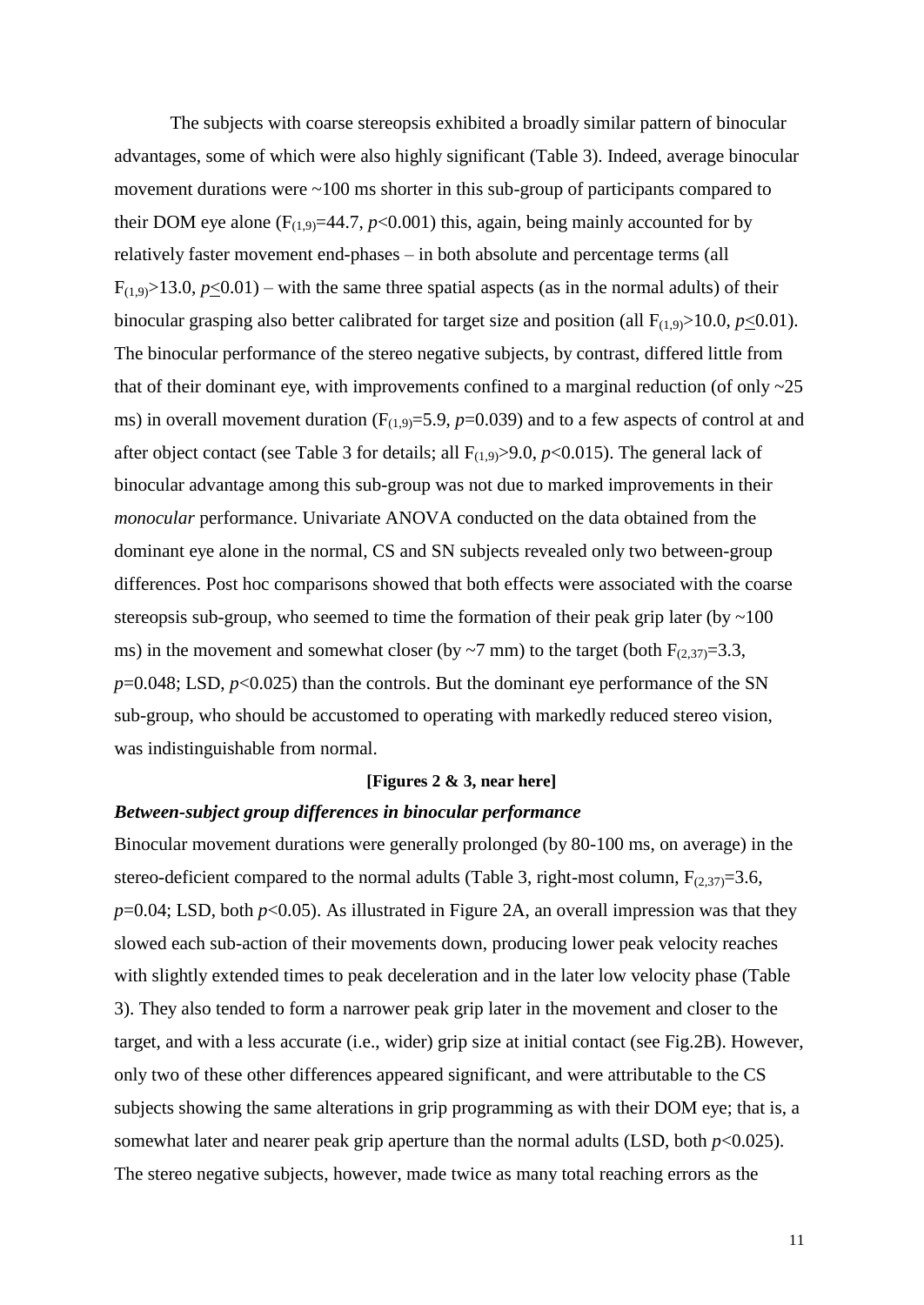normal adults (Fig.3A). Further analysis, by error-type (see Supplementary Material, Table 1), revealed that this was entirely due to more velocity corrections in the final approach (LSD,  $p<0.05$ ), since directional (spatial path) errors were equally uncommon (<0.5 per 48 binocular trials) in all participants ( $F_{(2,37)} = 0.4$ ,  $p=0.5$ ). Despite these corrections, temporal coordination between initial object contact and the end of their reach was significantly poorer than with normal binocular vision (LSD, *p*=0.004).

More strikingly, both stereo-deficient sub-groups showed similar deficits in controlling the subsequent *post-contact phase* of their grasp. In particular, their grip application times were increased in absolute and proportional terms compared to normal binocular viewing (LSD, all  $p<0.05$ ) – which mainly accounted for their prolonged movement durations – and they made over twice as many cumulative grasping errors (Fig.3B) as the control subjects (LSD, both  $p<0.001$ ). Further analyses by error-type (see Supplementary Material, Table 1) showed that the increases were partly caused by adjustments to the grip (e.g., arrowed in Fig.2B) occurring immediately after object contact (LSD, both *p*<0.02), but predominantly by abnormally prolonged contacts (e.g., arrowed in Fig.2A) prior to lifting the objects (LSD, both  $p<0.01$ ).

The object's properties had predictable main effects on the binocular performance of all participants, with parameters of the reach increasing with target distance and most of those associated with the grasp increasing with object size. But there were also some significant interactions with viewing condition which differed between the three sub-groups. One representative example is shown in Figure 4, and concerns the overall view (binocular, dominant eye) x object size (small, large) interaction  $(F_{(1,37)}=10.1, p=0.003)$  for grip application times. These were always increased when contacting the larger of the two objects, but whereas this effect was pronounced in the normal adults under DOM eye conditions (view x size interaction,  $F_{(1,19)} = 21.7$ ,  $p < 0.001$ ), *differentiation* for this object property by view was less marked for the CS sub-group  $(F_{(1,9)}=5.9, p=0.03)$  and was absent among those classed as SN  $(F_{(1,9)}=0.0, p=1.0)$ . This occurred because their binocular performance became increasingly worse than normal with reducing disparity sensitivity and similar to that of their dominant eye alone. This result was also obtained for low velocity phase, reach-grasp coordination and grip application durations across participants for performance directed at far compared to near targets (view x distance interactions, all  $F_{(1,37)} > 14.0$ ,  $p \le 0.001$ ), confirming a marked advantage of normal binocular vision for larger amplitude movements $^{13,17}$ .

12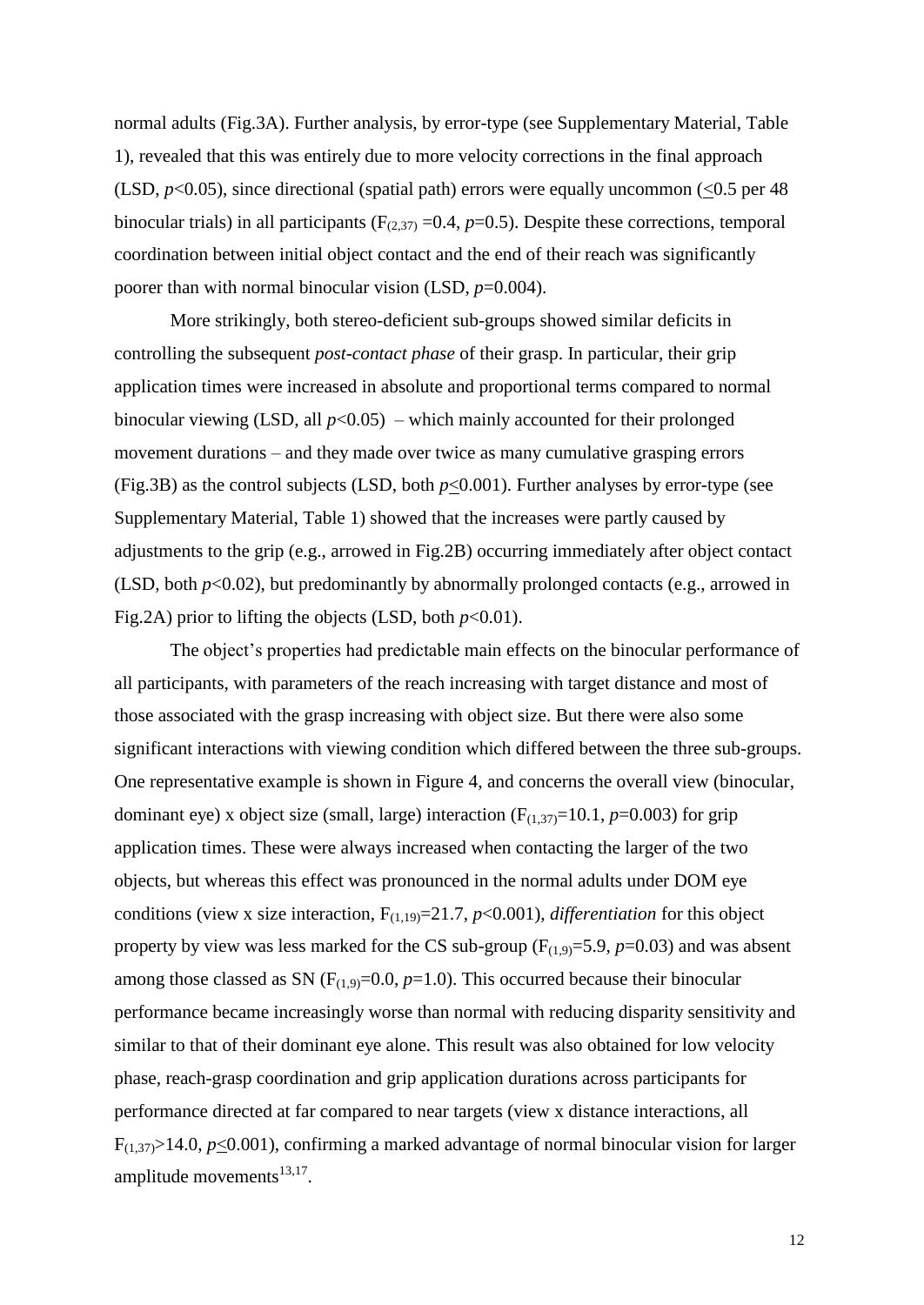#### **[Figures 4 & 5, near here]**

#### *Correlations with deficits in stereoacuity*

Most of the stereo-reduced subjects had binocular deficits in addition to reduced disparity sensitivity, since only 6 of them – all in the coarse sub-group – passed the tests of sensory and motor fusion (Table 1). This raises the question as to whether preservation of these other binocular functions in these subjects was *primarily* responsible for the apparently normal reaching performance of the CS sub-group as a whole. Further analysis indicated that they were not, since the average peak velocity, low velocity phase duration and error-rates of their binocular reaches were similar to those of the 4 remaining CS subjects with partial or intermittent binocular vision and generally reduced vergence ranges  $(F_{(1,9)}<1.7, p>0.2$  for all comparisons). Their binocular grasping performance was no different either.

Another issue was whether dividing the stereo-reduced participants into 2 ordinal sub-groups may have masked more subtle relationships between their performance and stereo vision loss. To examine this we plotted, for the CS subjects, the mean of some key binocular and dominant eye performance indicators (low velocity phase and grip application times; total grasp errors) against their lowest recorded crossed stereo threshold. For all 3 measures, the correlations were weakly positive, at best  $(R^2 = 0.01 - 0.1)$ . Further inspection showed that the movements of two cases (CS2, CS5) were consistently slower and more error-prone than the rest, despite their small reductions in stereoacuity (Table 1). Removal of these 2 cases resulted in much stronger positive correlations (see Fig.5) in binocular endphase reach ( $R^2$ =0.5) and grip application times ( $R^2$ =0.63). In other words, for these 8 subjects, approximately half the variability in these performance measures was related to their stereo threshold, although there remained no correlation with total grasping errors  $(R^2)$ =0.03). Interestingly, their dominant eye performance showed similar relationships (Fig.5), with increases in the same two measures (i.e., except total grasping errors) moderately correlated with stereo threshold ( $R^2$  =0.52 and 0.81). These findings were independent of how this threshold was determined: that is, they also **occurred** when plotted against the results of the Wirt-Titmus or TNO tests alone, the reason being that these outcomes were, themselves, well correlated ( $R^2$  =0.64, for the 9 CS cases with matching data, Table 1).

#### **Effects of temporary stereo vision losses in normal adults**

Details of the main effects of briefly reducing stereoacuity on the binocular performance of normal participants with well-established prehension skills are given in Supplementary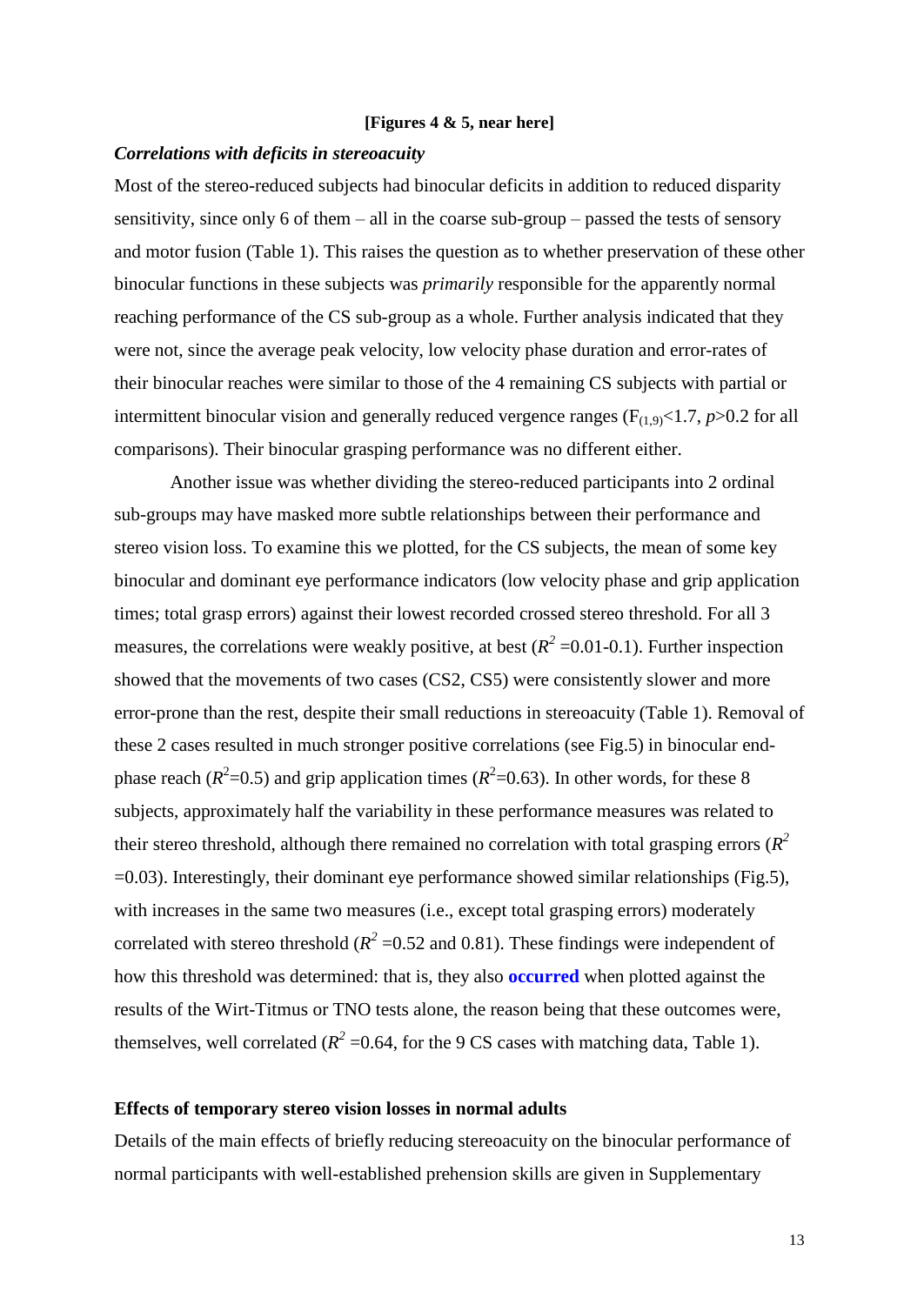Material (Tables  $2 \& 3$ ). Movement onset times averaged  $\sim$  450 ms across all three viewing conditions in these subjects ( $F_{(2,22)}=0.3$ ,  $p=0.8$ ) demonstrating a similar readiness to react to the 'go' **signal. But,** as in long-term stereo-deficient adults, movement durations were significantly extended when their disparity sensitivity was reduced with the Low Plus (by  $\sim$  50 ms) and High Plus (by  $\sim$  80 ms) lenses compared to normal binocular/Plano lens (mean  $= 889$  ms) viewing (F<sub>(2,22)</sub>=16.7, *p*<0.001; LSD, both p<0.01). Movement errors also showed two notable similarities to the real stereo-deficient subjects. First, simulating conditions of coarse stereopsis with the LP lens had no reliable effect on reaching errors, but these were significantly increased, due to more velocity corrections (both  $F_{(2,22)}$  > 7.5,  $p$  < 0.01), when stereo vision was further reduced with the HP lens (see Fig.6A). Second, both experimental lenses resulted in a more than 2-fold increase in total grasping errors (Fig.6B) compared to the control condition  $(F_{(2,22)}=19.3, p<0.001)$ , most of which occurred during the period of grip application. Unlike long-term stereo vision loss, however, the predominant error-type involved adjustments to the grip  $(F_{(2,22)}=7.0, p=0.009; LSD, both p<0.01)$ , rather than prolonged object contacts  $(F_{(2,22)}=4.9, p=0.02;$  LSD, both  $p<0.05$ ).

Further inspection revealed some other, more pronounced differences associated with the duration of stereo-impairment. Although both de-focusing lenses extended overall movement durations, there was no hint that the early landmarks of the reach (time to peak deceleration) or grasp (time to peak grip) were delayed, and grip application times only increased significantly  $(F_{(2,22)}=9.9, p=0.001)$  with more degraded High Plus lens viewing (LSD, *p*=0.001). Instead, the extensions resulted mainly from significant increases in the absolute and proportional times spent in the immediately *pre-contact period* of the movements. For example, the average times spent in the low velocity phase of the reach (268 ms) and in closing the grip (209 ms) in the control condition each increased progressively (by between ~35-65 ms) with LP and HP lens viewing (both  $F_{(2,22)} > 11.0$ , *p*=0.001; LSD, all p<0.01). Subjects also initially opened their hand to a significantly *wider* peak grip aperture (F(2,22)=23.8, *p*<0.001; LSD, both p<0.01) slightly *further away* from the object  $(F_{(2,22)}=5.1, p=0.015; LSD, both p<0.05)$  than with normal binocular vision. The direction and approximate magnitude of all these effects more closely resembled those induced by restricting a normal subject's vision to one eye (Table 3).

#### **[Figure 6, near]**

#### **Exploring the grasping deficits**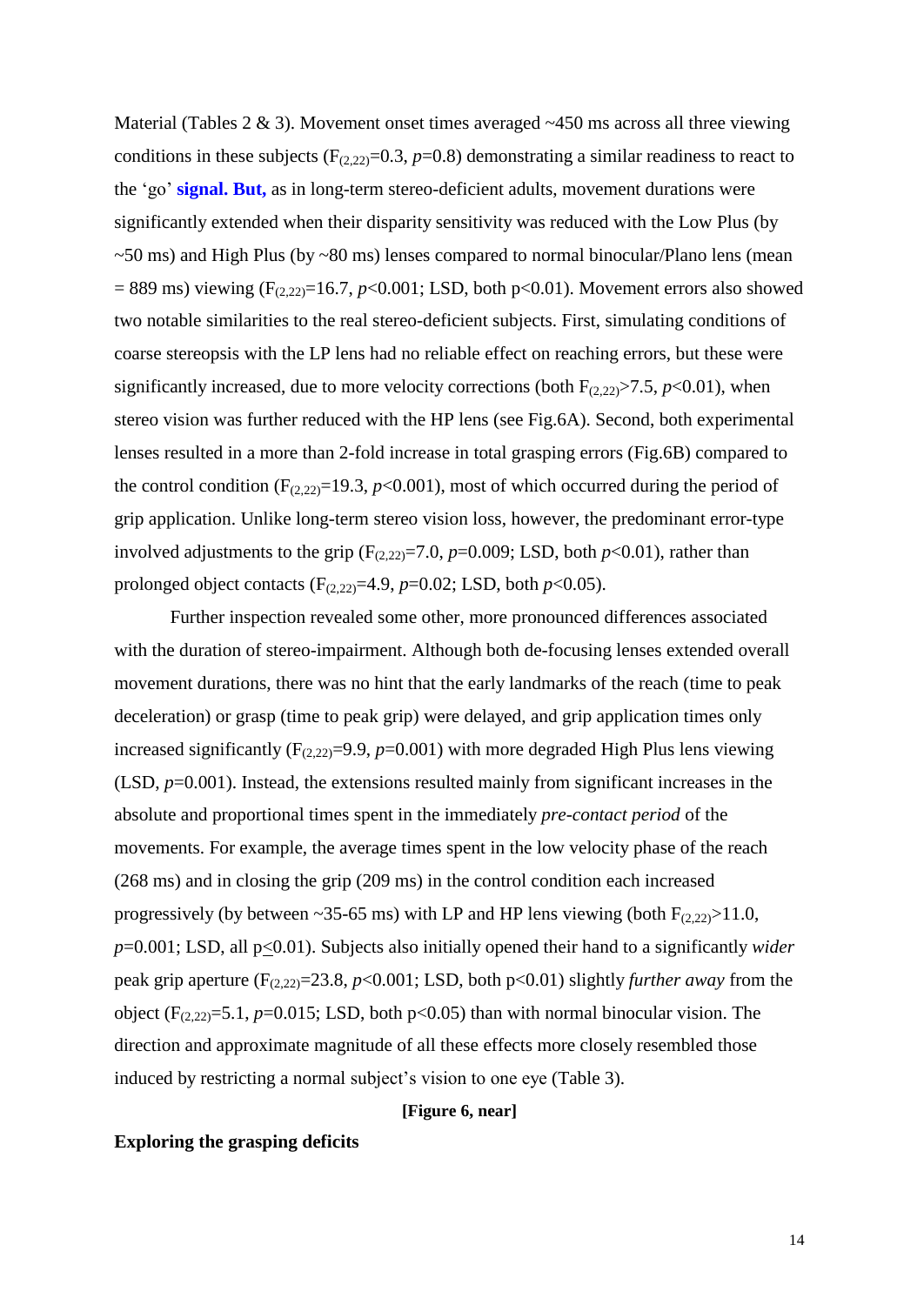Stereo vision losses were consistently associated with increased post-contact grasping errors, even though the *width* of the grip at object contact appeared relatively normal according to both kinematic and error measures of this parameter (Table 3; Supplementary Tables 1-3). It is possible, nonetheless, that the precise *positions* of the digit-tips were altered under stereoreduced conditions. To examine this, we determined the X- and Y-coordinates of the thumb and finger markers at contact relative to the marker centered on top of the objects. Positive or negative values were assigned, respectively, to positions beyond or nearer than this origin in the Y-axis or depth plane, and to the right or left of the origin in the X-axis or picture plane (with this sign reversed for the few left-handed subjects). Means and standard deviations were calculated for each axis in each subject, with the average of the standard deviations also determined, as a measure of trial-by-trial variability. In all cases, mean thumb positions were negative in the depth plane while the finger positions were positive (for details, see Supplementary Material, Table 4**).** This occurred because initial contact was always made with the thumb at the front of the object and the finger towards its rear.

Comparisons between binocular and dominant eye vision in the normal adults and between normal *versus* coarse and negative stereo-reduced subjects when using both eyes, revealed no differences in the mean positions of either digit at contact or in their variability with respect to the picture plane**.** The sites of initial thumb contact were, however, more *variable in the depth plane* (by ~1.0-2.5 mm) in all conditions in which binocular stereo vision was absent (F<sub>(1,19)</sub>=29.6,  $p$ <0.001) or reduced (F<sub>(2,37)</sub>=5.7,  $p$ =0.007; CS LSD,  $p$ =0.04; SN LSD,  $p=0.009$ ). Variability of the finger contact in depth also increased significantly  $(F<sub>(1,19)</sub>=31.6, p<0.001)$  with normal dominant eye viewing.

A different result was obtained for experiment 2, in that *mean* positions of the two digits – but not their variability – were altered by the de-focusing lenses relative to the control condition (all  $F_{(2,22)} > 4.0$ , p<0.05). Moreover, these positions moved progressively (by ~1 mm, on average) along each axis from Plano to LP to HP lens viewing, the gradual changes being mutually consistent with a systematic shift in both the thumb and finger contact sites to more frontal locations on the objects with each decrement in disparity sensitivity.

#### **DISCUSSION**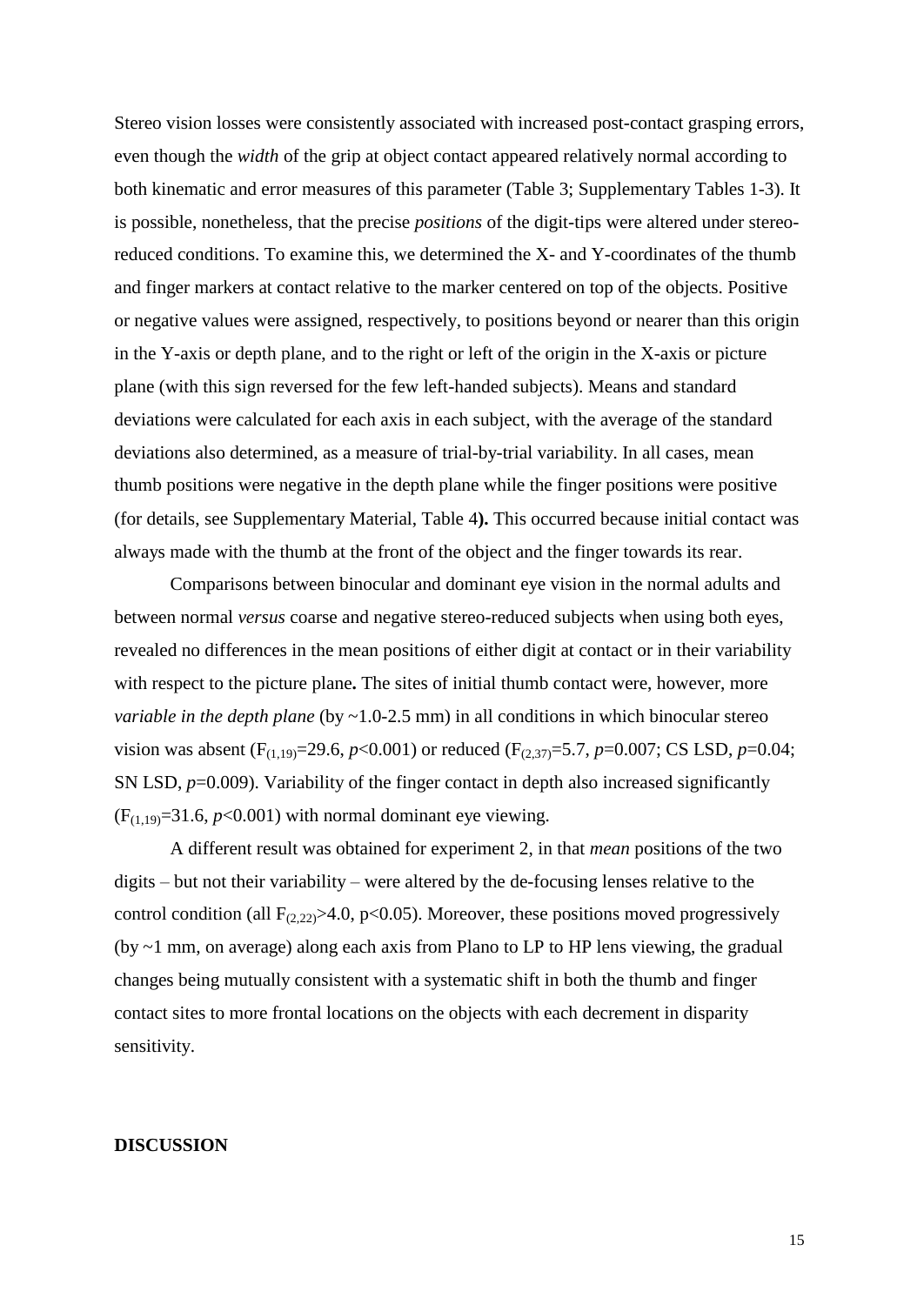Vision plays crucial roles in the control of prehension. Among its primary functions are to identify the optimal contact points on the goal object for successful grasping and to control transport of the hand so that the digits are guided to these favourable landing sites. Binocular stereopsis could, theoretically, enhance each of these functions by extracting essential information not so readily available via alternative visuospatial cues. First, normal binocular observers are reported to accurately judge the surface contours of 3D objects by computing higher-order 'disparity curvature'<sup>34</sup>, a capacity with obvious advantages for planning where best to place the grip. While other evidence<sup>35</sup> suggests that reliable measures of viewing distance would also be required to ensure correct disparity-scaling, this would be available under natural binocular conditions. Second, disparity processing can provide immediate feedback about changes in the relative positions of the hand/digits and the object when they are together in central vision at the end of the movement<sup>6</sup>. Previous kinematic studies support the general idea that two eyes are much better than one in fulfilling these roles<sup>13-20,24</sup> by showing – as confirmed here – that binocularly-guided reaches and grasps in normal adults are significantly faster and more accurate with fewer overt corrections than equivalent monocular movements. Our new findings concern the effects of permanently or briefly degraded disparity sensitivity on binocular prehension skills.

Real and simulated stereo-deficiency was associated with deficits in terminal reach and grip execution under binocular conditions, the extents of which showed some correlations with the subject's existing stereoacuity loss. An important issue is whether these problems were specifically attributable to the reductions in stereopsis or to disturbances in other aspects of binocularity. Indeed, there is a suggestion<sup>36</sup> that it is our ability to utilize *matching* information in the two eyes – rather than differences between them – which underpin enhanced binocular motor control, especially when subjects make head movements that generate 'concordant' 3D spatial cues in both eyes from motion parallax and optic flow. Using prisms to perturb metric distance information derived from an extra-retinal source – the vergence angle between the two eyes – has also been shown to cause errors in the programmed velocity and amplitude of binocular reaches, with subsequent inaccuracies in implementing the grasp<sup>14,20,21</sup>.

Our participants were unrestrained and typically moved their head to fixate the goal objects at their slightly off-midline locations before commencing the reach. A sub-set of the coarse stereopsis subjects had apparently normal binocular sensory and motor fusion (Table 1, Fig.1B), and so presented with a selective stereoacuity deficit. Moreover, none of them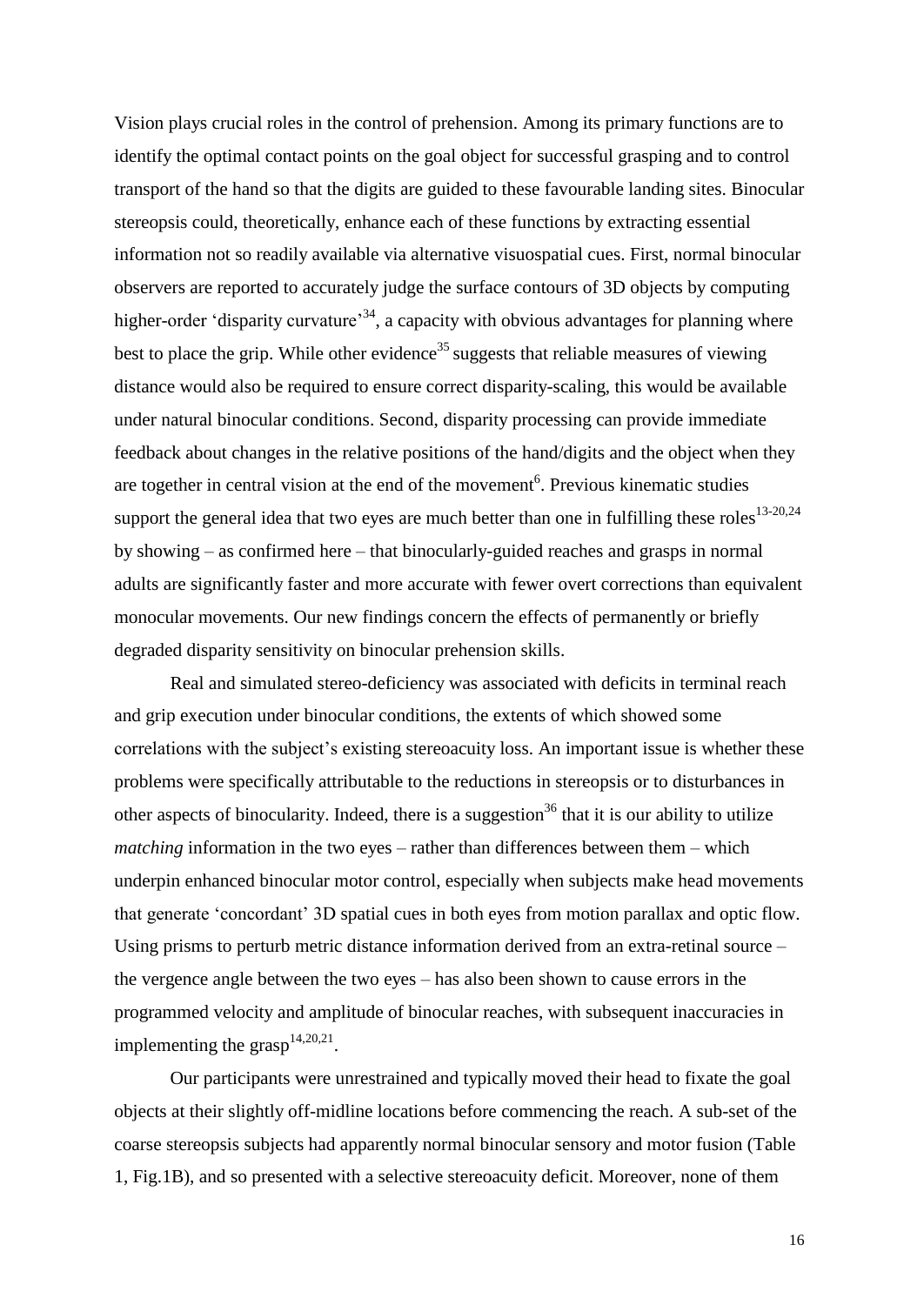had a manifest squint, the presence of which is a factor linked to reduced depth sensitivity from motion parallax<sup>37,38</sup>. Since they exhibited similar prehension deficits to the other subset of CS subjects who may have had incomplete binocular concordance – due to partial or intermittent suppression – and generally reduced vergence, we conclude that the availability of these alternative cues made no difference to their performance. This accords with evidence that normal adults specifically required to make head movements to boost selfmotion-related cues gain no added advantages for prehension speed or accuracy over static binocular viewing<sup>19</sup>, and that *any* metric distance cue can support proficient reach programming<sup>18,19</sup>, including absolute height-in-scene information<sup>27</sup> available monocularly to all our subjects. On this basis, it is most likely that it was also the disparity losses under stereo negative and the de-focusing lens conditions that mainly accounted for the prehension difficulties.

Briefly degrading stereo vision by means of the de-focusing lenses mainly affected the reach-to-grasp immediately prior to object contact. As their disparity sensitivity was reduced, participants programmed a progressively wider peak grip further from the target and increasingly prolonged and adjusted (Fig.6A) the low velocity phase of their reach. These effects were similar to those occurring in the first experiment when *all* binocular disparity cues were removed by occluding one eye. Indeed, these behavioural changes appear to be the default response of normal adults whenever disparity information is reduced – as when moving to objects in the dark<sup>15,16</sup> or in peripheral vision<sup>39</sup> – and have been attributed to visual uncertainty about the precise 3D shape and location of the target during movement planning. The de-focusing lenses generate all of these uncertainties. We know this as our subjects reported that their assessment of the object's solid properties was unreliable under these conditions, and because we have shown before that the magnifying effect of these lenses causes targets to be judged as slightly nearer the affected eye<sup>21</sup>. Programming a wider and earlier peak grip and prolonging the terminal reach may also be strategies for increasing the spatial and temporal margins available for the recovery of online visual feedback required to control the hand in the final approach. A central problem in so doing is that this period is time-limited – usually to around  $200-250$  ms (Table 3) – so the source(s) of feedback needs to be fast and efficient, to ensure that any adjustments can be smoothly (i.e., covertly) implemented, rather than appearing as obvious corrections in the movement. The normal human stereo system satisfies these requirements, as it can respond – without loss of depth sensitivity – at relative image velocities<sup>40</sup> much greater than those of

17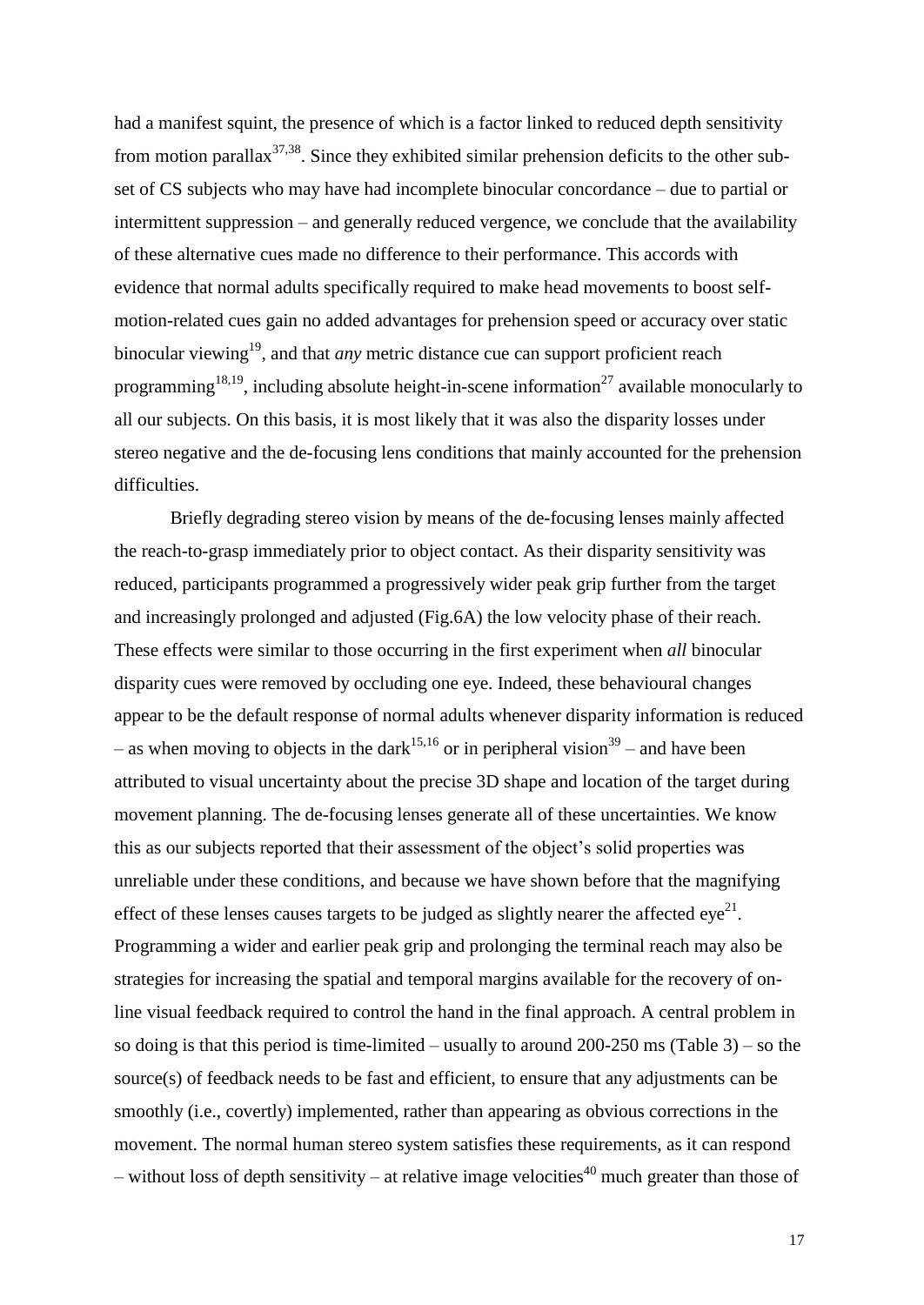the moving hand. Our data suggest that coarse disparity information may be a sufficient source of feedback for controlling the final progress of the hand on-line, since terminal velocity corrections were no more common in the CS and LP lens conditions than with normal binocular vision. But further degradation of disparity sensitivity with SN and HP lens viewing, resulted in poorly coordinated terminal reaching, presumably because the subjects were forced to fall back on less reliable and slower monocular<sup>41</sup> depth cues (e.g., changes in hand-target occlusion) during this period.

An intriguing finding was that the long-term stereo-deficient subjects were mainly impaired during the subsequent post-contact phase of the grasp, the key problem being that their grip application times were uniformly prolonged. Object weight is normally a key determinant of this grasp parameter – with heavier objects associated with extended times in contact – during which the grip and load forces required to lift it are evaluated *via* tactile and kinaesthetic feedback from the digits<sup> $42,43$ </sup>. Application of these forces can be planned in advance, based on prior knowledge of a particular object's size/weight relations acquired from repeatedly handling it. The stereo-deficient subjects appeared to learn these associations, since they showed time-in-contact scaling under all viewing conditions (Fig.4). There were other differences in the binocular grasping of these subjects and the normal adults with temporary stereo losses, suggesting that this was not a simple reflection of their reduced disparity sensitivity, but involved secondary adaptations to this long-term problem. While complicating the story, the nature of these strategic changes warrants further examination.

These subjects tended to programme slightly reduced peak velocities and peak grip apertures (Table 3), rather than initially opening their hand wider as in the simulated cases. This combination of reductions could occur because they judged the objects as being somewhat nearer and smaller than they really were, based on their un-calibrated retinal image sizes. Similar mis-judgments have occasionally been reported in normal monocular observers<sup>13</sup> . If so, then the object's sizes should also have seemed to be *relatively larger* at the far compared to near locations used, and their peak grip would thus be expected to increase accordingly with target distance. But it did not (peak grip aperture x distance effect,  $F_{(1,19)}=0.2$ ,  $p=0.7$ ). That the CS sub-group formed their peak grip later in the movement is also opposite to the predicted effect of distance under-estimation.

A consequence of this later hand pre-shaping was that it occurred closer to the object, potentially reducing the time available to use visual feedback to control grip closure.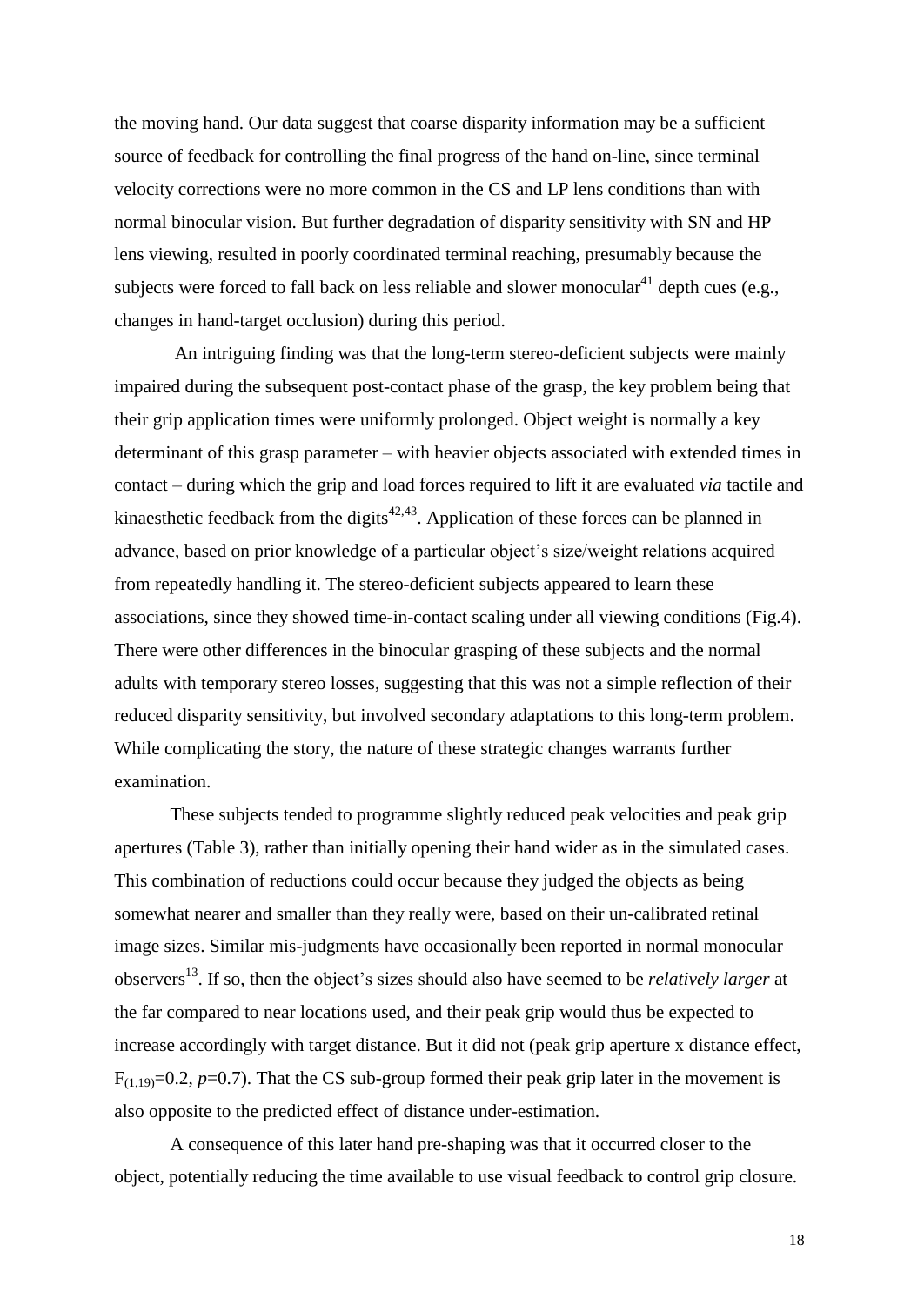We have argued before<sup>21</sup> that accurately guiding each digit tip to their independent contact points may be enhanced by fine disparity processing channels in the human stereo system, which were compromised in all the real stereo-deficient subjects. We suggest that they probably had difficulty deciding where to place their grip at the preparation stage and largely dispensed with using feedback to rectify the problem. The selective increase in trial-by-trial variability in positioning their thumb in the *depth plane* of the object at initial contact is consistent with this idea, and with evidence that the approach of this digit is normally the more visually controlled of the two in precision grasping<sup> $44,45$ </sup>, partly because the finger landing site is more often hidden from view. The variable thumb positioning could also account for their extended grip application times, as they needed to compensate by spending more time acquiring *non-visual feedback* about the likely success of their grip before attempting to lift the objects. More frequent grip placement inaccuracies may further account for the increased need to adjust the digit positions after contact (e.g., Fig.2B). Similar arguments apply to the increased post-contact grip times and errors occurring in normal subjects with one eye occluded. But the effects of the de-focusing lenses require a different explanation, since these caused a gradual shift in the initial grip placement towards the front of the objects. This may have occurred because the LP and HP lenses made the objects seem compressed in the depth plane or as displaced towards the affected eye due to their introduction of an inter-ocular size disparity. Either way, it would be interesting to determine whether similarly systematic grip placement errors occur under more natural aniseikonic conditions (e.g., in early stages of childhood anisometropia) before any secondary adaptations have the opportunity to occur.

The emergence of high-grade binocular stereopsis and accurate visual control over a versatile hand are considered two pivotal developments in human evolution that may be related<sup>6-8</sup>. Our data support this idea and suggest that the computation of fine binocular disparities makes an irreplaceable contribution to the acquisition of normal precision grasping skills. This was demonstrated by evidence that the ability to process low-grade or coarse disparities in combination with other visuospatial cues cannot completely compensate for its loss, but leads to a greater reliance on non-visual information over the longer-term. Evidence that similarly stereo-reduced subjects make more binocular errors when attempting to catch moving balls, specifically because they close their grip too slowly or too late<sup>46,47</sup>, further suggests that these conclusions apply to interceptive whole-hand grasping abilities.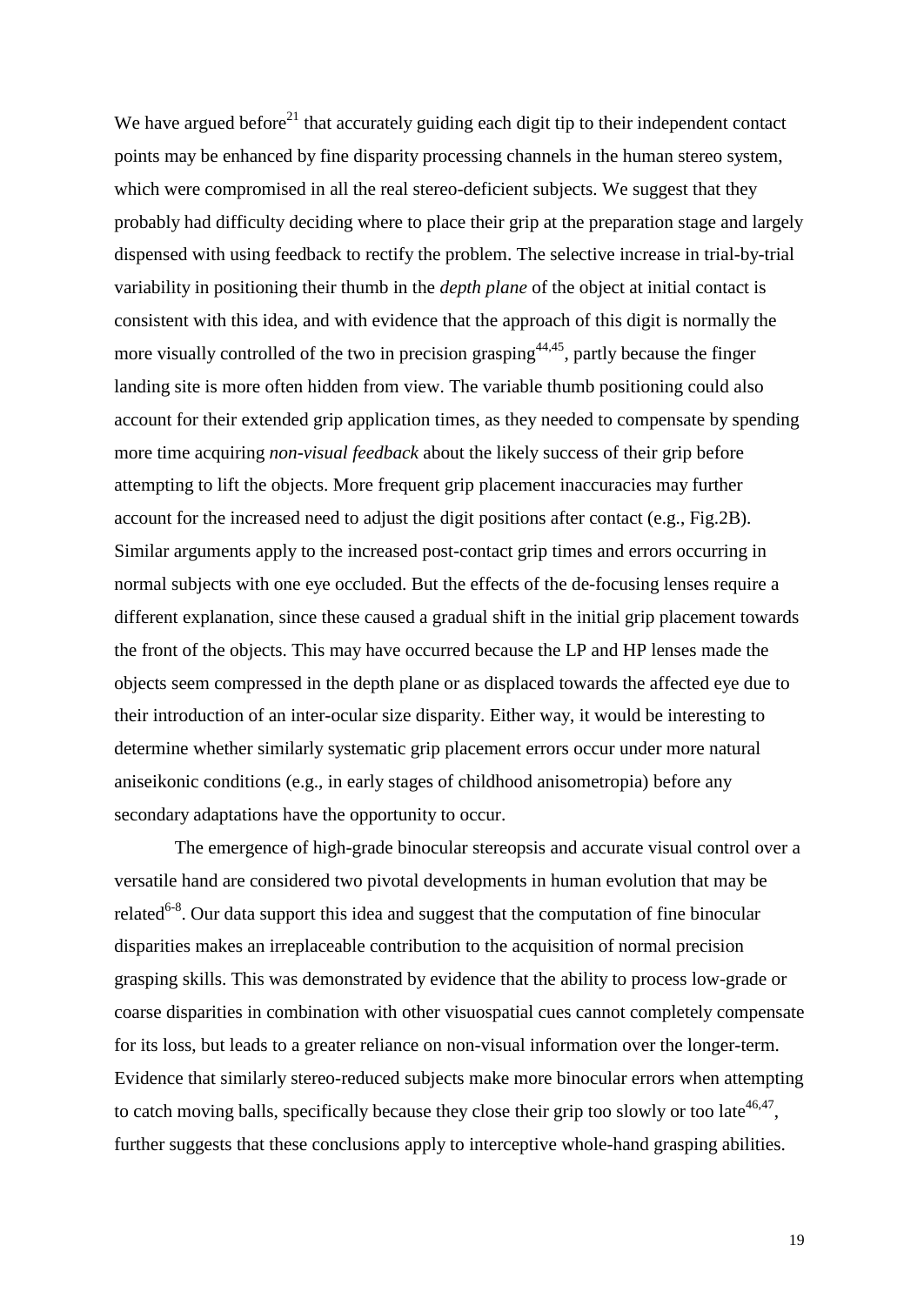Our current data also have implications for amblyopia therapy. First, there was a hint of correlations between increasing stereoacuity and improved *dominant eye* performance on some key prehension measures (Fig.5). This implies that stored internal representations of motor *output* skills refined through binocular experience may be accessed, at least in part, by monocular input. Second, we would note that the binocular prehension abilities of the stereo negative subjects with good VA in each eye were generally worse than those with coarse stereopsis and little better than the moderately-to-severely amblyopic patients that we examined in previously<sup>24</sup>. Taken together, these observations suggest that prioritizing the recovery of high-grade binocularity, rather than just vision in the affected eye, should provide generalized benefits for visuomotor control in this disorder.

#### *References*

1. Wheatstone C. Contributions to the physiology of vision. On some remarkable and hitherto unobserved phenomena of binocular vision. *Phil Trans Roy Soc Lond*. 1838: 8; 371- 394.

2. von Noorden GK. *Binocular vision and ocular motility: theory and management of strabismus.* 4th ed. St. Loius, MO: Mosby; 1990.

3. Howard IP, Rogers BJ. *Binocular Vision and Stereopsis*. Oxford: Oxford University Press; 1995.

4. Parker AJ. Binocular depth perception and the cerebral cortex. *Nature Rev Neurosci*. 2007:8;379-391.

5. Fielder AR, Moseley MJ. Does stereopsis matter in humans? *Eye*. 1996;10:233-238.

6. Morgan MJ. Vision of solid objects. *Nature*. 1989;339:101-103.

7. Sakata H, Taira M, Kusunoki A, Murata A, Tanaka Y. The parietal association cortex in depth perception and visual control of hand action. *Trends Neurosci*. 1997:20;350-357.

8. Castiello U, Begliomini C. The control of visually guided grasping. The Neuroscientist. 2008;14:157-170.

9. Dijkerman HC, Milner AD, Carey DP. The perception and prehension of objects oriented in the depth plane. I. Effects of visual form agnosia. *Exp Brain Res.* 1996;112:442-451.

10. Marotta JJ, Behrmann M, Goodale MA. The removal of binocular cues disrupts the calibration of grasping in patients with visual form agnosia. *Exp Brain Res.* 1997:116;113- 121.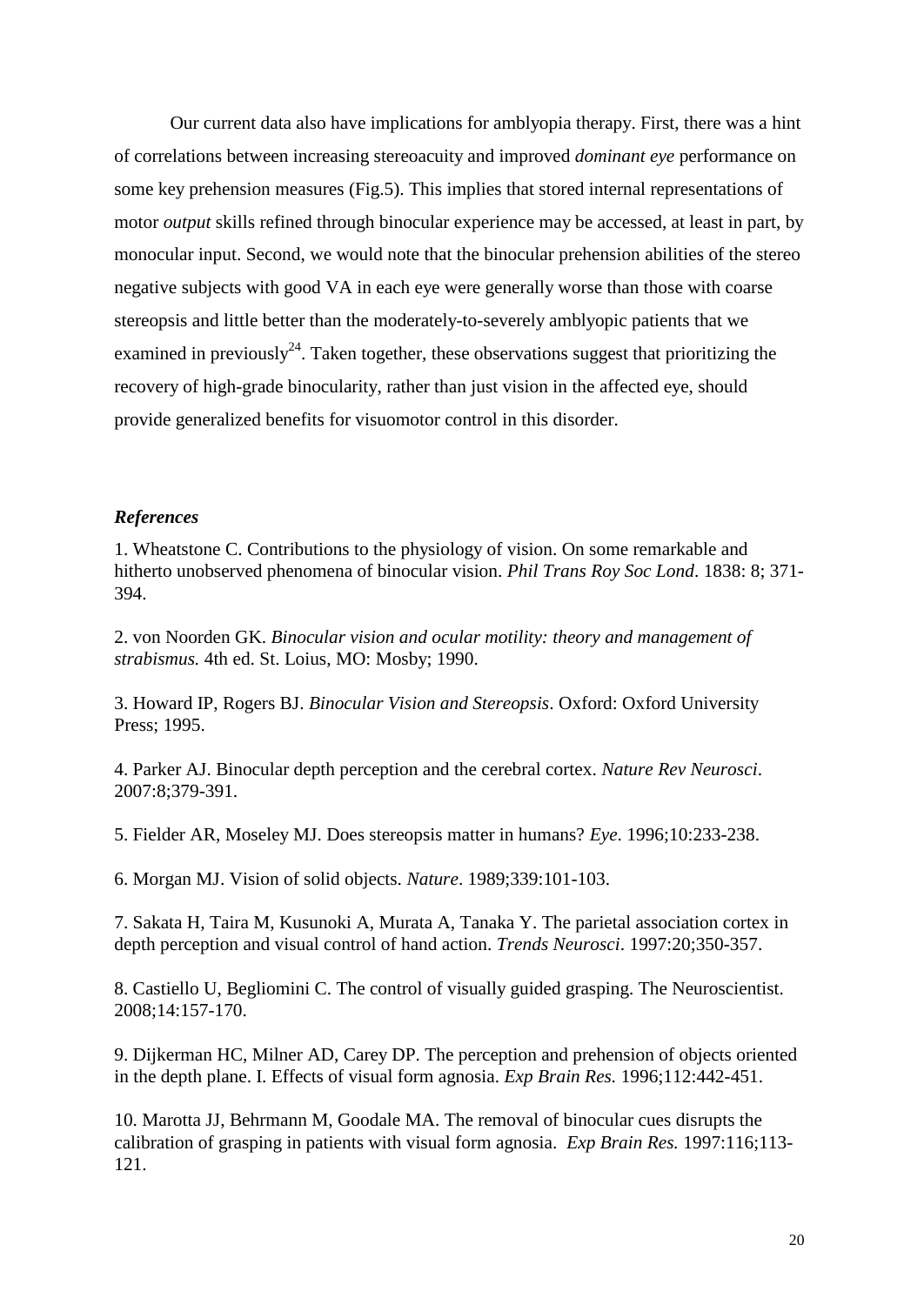11. Verhagan L, Dijkerman HC, Grol MJ, Toni I. Perceptuo-motor interactions during prehension movements. *J Neurosci*. 2008;28:4726-4735.

12. Preston TJ, Li S, Kourtzi Z, Welchman AE. Multivoxal pattern selectivity for perceptually relevant binocular disparities in the human brain. *J Neurosci*. 2008;28:1131-- 11327.

13. Servos P, Goodale MA, Jakobson LS. The role of binocular vision in prehension: a kinematic analysis. *Vision Res*. 1992:32;1513-1521.

14. Mon-Williams M, Dijkerman HC. The use of vergence information in the programming of prehension. *Exp Brain Res*. 1999:128;578-582.

15. Watt SJ, Bradshaw MF. Binocular cues are important in controlling the grasp but not the reach in natural prehension movements. *Neuropsychologica*. 2000:38;1473-1481.

16. Loftus A, Servos P, Goodale MA, Mendarozqueta N, Mon-Williams M. When two eyes are better than one in prehension: monocular viewing and end-point variance. *Exp Brain Res.* 2004:158; 317-327.

17. Melmoth DR, Grant S. Advantages of binocular vision for the control of reaching and grasping. *Exp Brain Res.* 2006:171; 371-388.

18. Bingham GP, Bradley A, Bailey M, Vinner R. Accommodation, occlusion, and disparity matching are used to guide reaching: a comparison of actual versus virtual environments. *J Exp Psychol Hum Percept Perform*. 2001;27:1314-1334.

19. Watt SJ, Bradshaw MF. The visual control of reaching and grasping: binocular disparity and motion parallax. *J Exp Psychol Hum Percept Perform*. 2003;29:404-415.

20. Bradshaw MF, Elliot KM, Watt SJ, Hibbard PB, Davies IR, Simpson PJ. Binocular cues and the control of prehension. *Spatial Vis*. 2004;17:95-110.

21. Melmoth DR, Storoni M, Todd G, Finlay AL, Grant S. Dissociation between vergence and binocular disparity cues in the control of prehension. *Exp Brain Res.* 2007;183:283-298.

22. Daw NW. Critical periods and amblyopia. *Arch Ophthalmol*. 1998;116:502-505.

23. Kiorpes L, McKee SP. Neural mechanisms underlying amblyopia. *Curr Op Neurobiol.* 1999;9:480-486.

24. Grant S, Melmoth DR, Morgan MJ, Finlay AL. Prehension deficits in amblyopia. *Invest Ophthalmol Vis Sci.* 2007:48;1139-1148.

25. Marotta JJ, Goodale MA. The role of familiar size in the control of grasping. *J Cog Neurosci*. 2000:13;8-17.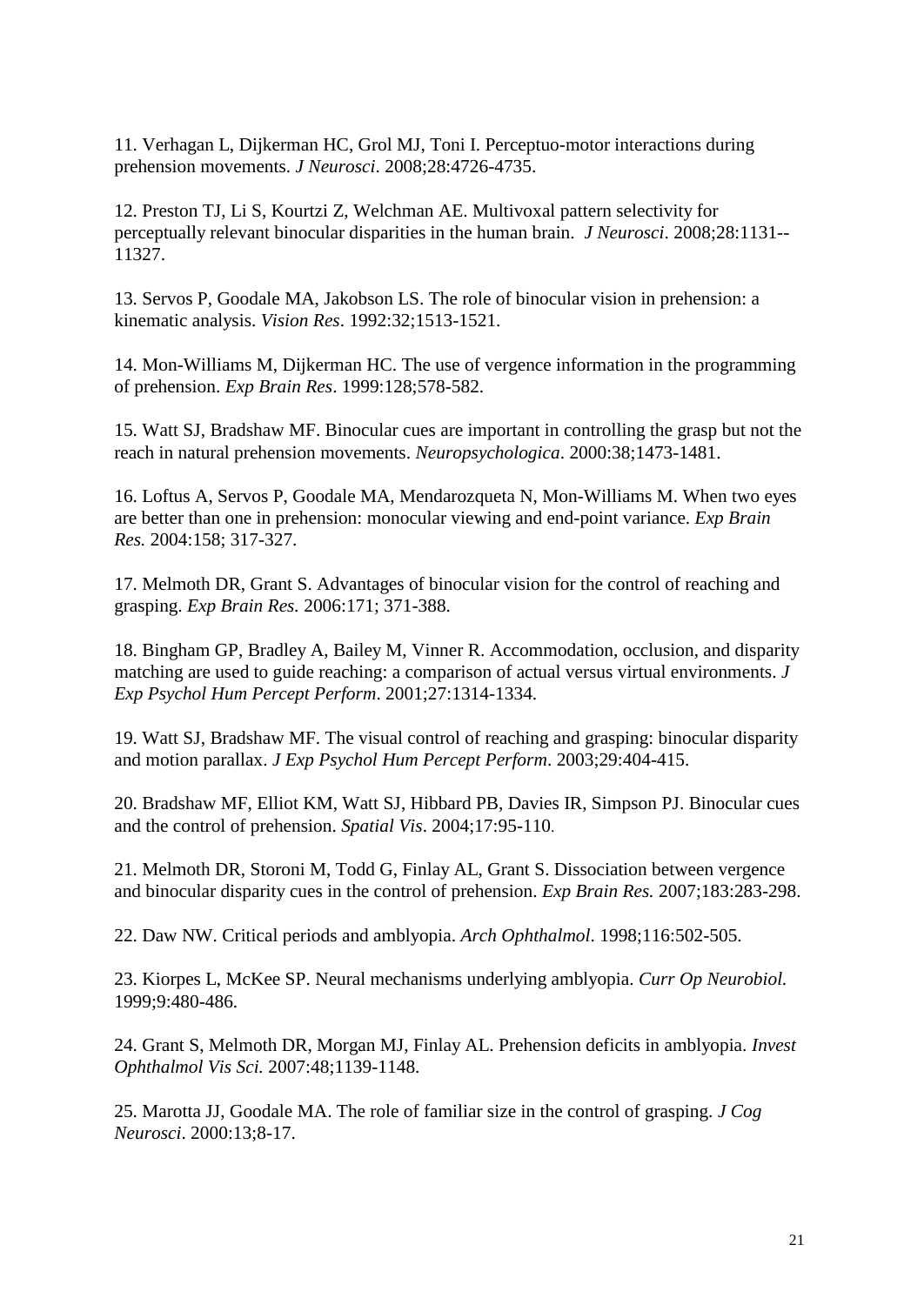26. Knill DC, Kersten D. Visuomotor sensitivity to visual information about surface orientation. *J Neurophysiol*. 2004:91;1350-1366.

27. Gardner PL, Mon-Williams M. Vertical gaze angle: absolute height-in-scene information for the programming of prehension. *Exp Brain Res*. 2001:136;379-3785.

28. Oldfield RC The assessment and analysis of handedness: the Edinburgh inventory. *Neuropsychologica.* 1971:9;97-112

29. Hall C. The relationship between clinical stereotests. *Ophthalmic. Physiol. Opt.*  1982:90;91-95.

30. Fawcett SL, Birch EE. Validity of the Titmus and Randot circles tasks in children with known binocular vision disorders. *JAAPOS.* 2003:7;333-338.

31. Lang J. Anomalous retinal correspondence update. *Graefes Arch Clin Exp Ophthalmol*. 1988:226;137-140.

32. Davis AR, Sloper JJ, Neveu MM, Hogg CR, Morgan MJ, Holder GE. Electrophysiological and psychophysical differences between early- and late-onset strabismic amblyopia. *Invest Ophthalmol Vis Sci.* 2003:44;610-617.

33. Rabbetts RB. Bennett & Rabbett's clinical visual optics. London, Butterworth Heinemann. 3<sup>rd</sup> edition, 1998.

34. Rogers BJ, Cagenello R. Disparity curvature and the perception of three-dimensional surfaces. *Nature*. 1989;339:135-137.

35. Johnston EB. Systematic distortions of shape from stereopsis. *Vision Res*. 1991;31:1351- 1360.

36. Jones RK, Lee DN. Why two eyes are better than one: the two views of binocular vision. *J Exp Psychol Hum Percept Perform*. 1981;7:30-40.

37. Thompson AM, Nawrot M. Abnormal depth perception from motion parallax in amblyopic observers. *Vision Res*. 1999;39:1407-1413.

38. Nawrot M, Frankl M, Joyce L. Concordant eye movement and motion parallax asymmetries in esotropia. *Vision Res*. 2008;48:799-808.

39. Schlicht EJ, Schrater PR. Effects of visual uncertainty on grasping movements. *Exp Brain Res*. 2007;182:47-57.

40. Morgan MJ, Castet E. Stereoscopic depth perception at high velocities. *Nature*. 1995;378:380-383.

41. Greenwald HS, Knill DC, Saunders JA. Integrating visual cues for motor control: a matter of time. Vision Res. 2005:45;1975-1989.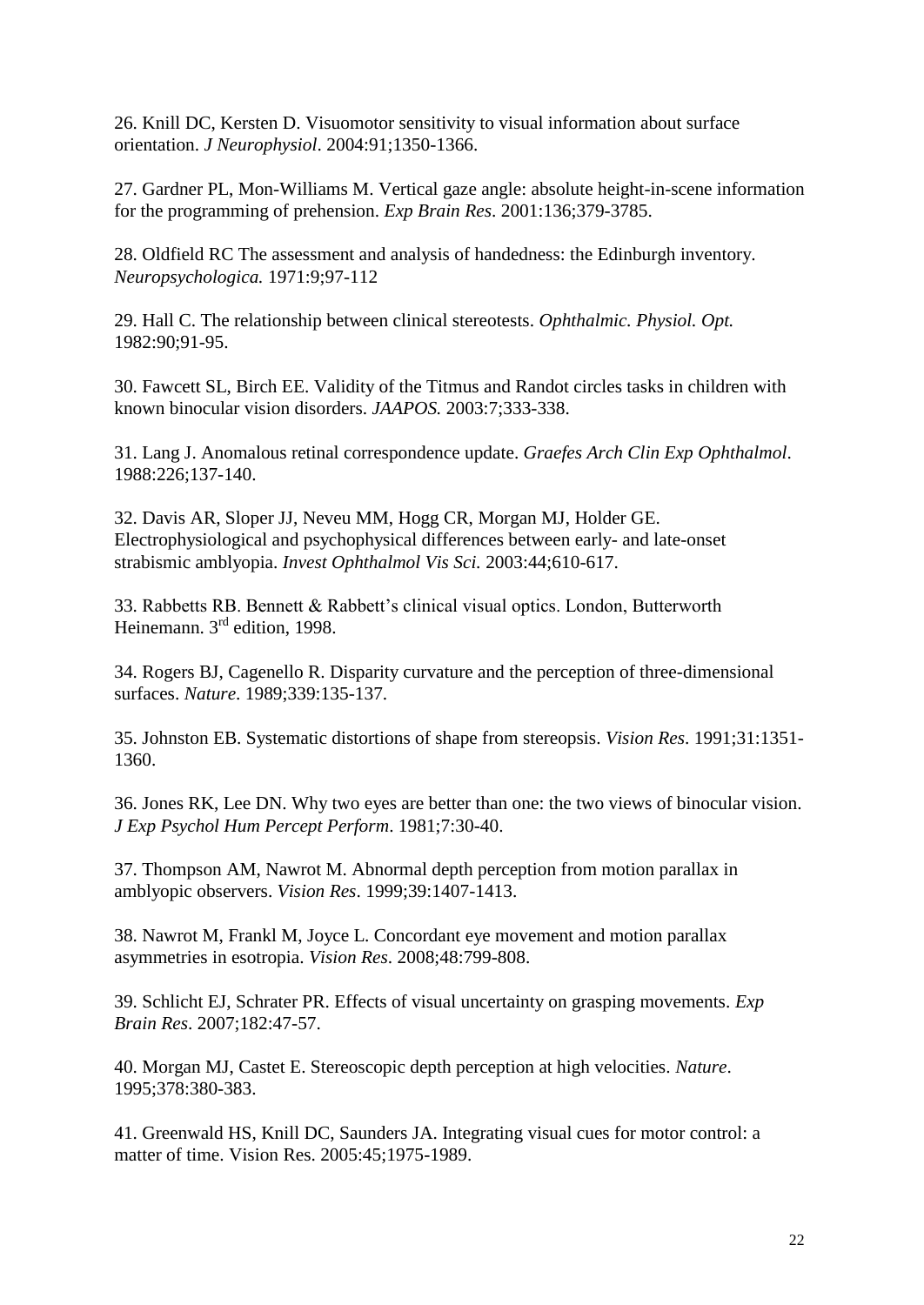42. Johansson RS, Westling G. Coordinated isometric muscle commands adequately and erroneously programmed for the weight during lifting task with precision grip. *Exp Brain Res.* 1988:71;59-71.

43. Weir PL, MacKenzie CL, Martenuik RG, Cargoe SL, Frazer MB. The effects of object weight on the kinematics of prehension. *J Motor Behav*. 1991;23:192-204.

44. Wing AM, Fraser C. The contribution of the thumb to reaching movements. *Q J Exp Psychol.* 1983;35A:297-309.

45. Melmoth DR, Grant S. Vision of the thumb as the guide to prehension. *Perception Supplement*. 2005;34:243.

46. Lenoir M, Musch E, La Grange N. Ecological relevance of stereopsis in one-handed ball-catching. *Percept Motor Skills*. 1999:89;495-508.

47. Mazyn LI, Lenoir M, Montagne G, Savelsbergh GJ The contribution of stereo vision to one-handed catching. *Exp Brain Res.* 2004;157:383-390.

### **Figure Legends**

**Figure 1**. Contrast sensitivity functions obtained under binocular (Both), dominant (DOM) eye and non-dominant (N-D) eye viewing conditions in individuals with (A) normal, (B) coarse (subject CS9), and (C) negative (subject SN6) stereo acuity. Upper panels, foveal vision ( $0^{\circ}$  eccentricity); lower panels, peripheral vision ( $10^{\circ}$  eccentricity).

**Figure 2**. Movement profiles obtained from subjects with normal, coarse and negative stereo vision on equivalent binocular trials (involving the smaller object, at the same far location). The cue to move occurred at time 0 ms, with movement onset starting ~400-500 ms later. (A) Velocity profiles: the moments of peak deceleration in the reach and of initial contact with the object are indicated by the open and filled circles, respectively. Times in contact with the object prior to lifting it were extended in the two stereo-deficient adults, with the stereo negative subject showing a prolonged (~200 ms) 'plateau' (arrowed), representing an adjustment or 'error' during the period of grip application. (B) Grip profiles: grip sizes at initial object contact (filled circles) were somewhat larger in the two stereodeficient adults, and were followed by adjustments or 'errors' in the digit positions (arrowed) while the object was being secured prior to lifting it. (Note: the very early 'peak'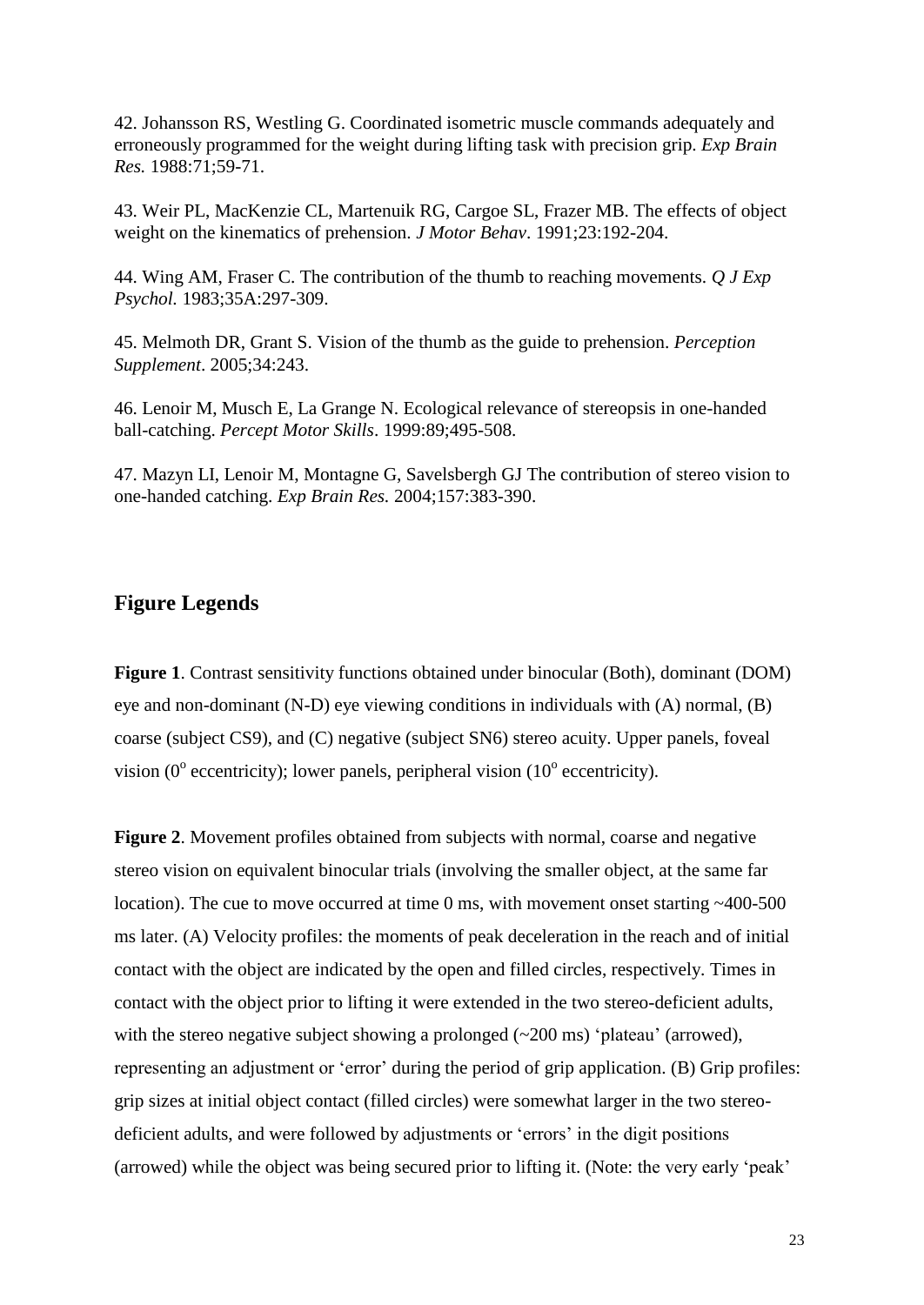in two of the profiles occurring as the movements began was associated with release of the start button).

**Figure 3.** Average number of total (A) reaching and (B) grasping errors occurring on all binocular trials in subjects with normal, coarse and negative stereo vision. Asterisks indicate significant increases compared to normal binocular vision (\*, *p*<0.05; \*\*, *p*<0.01). Error bars, SEM.

**Figure 4**. Average grip application times in contact with the small and large objects as a function of binocular (filled squares) and dominant (DOM) eye (open circles) viewing condition for subjects with normal, coarse and negative stereo vision. Error bars, SEM.

**Figure 5**. Correlations between the mean durations of the terminal low velocity phase (LVP) of the reach and the grip application time (GAT) with best crossed stereoacuity thresholds for binocular (■) and dominant eye (o) movements in long-term stereo-deficient adults.

**Figure 6**. Average number of total (A) reaching and (B) grasping errors occurring under normal binocular (Plano lens), Low Plus and High Plus lens conditions. Asterisks indicate significant increases compared to normal binocular vision (\*\*, *p*<0.01). Error bars, SEM.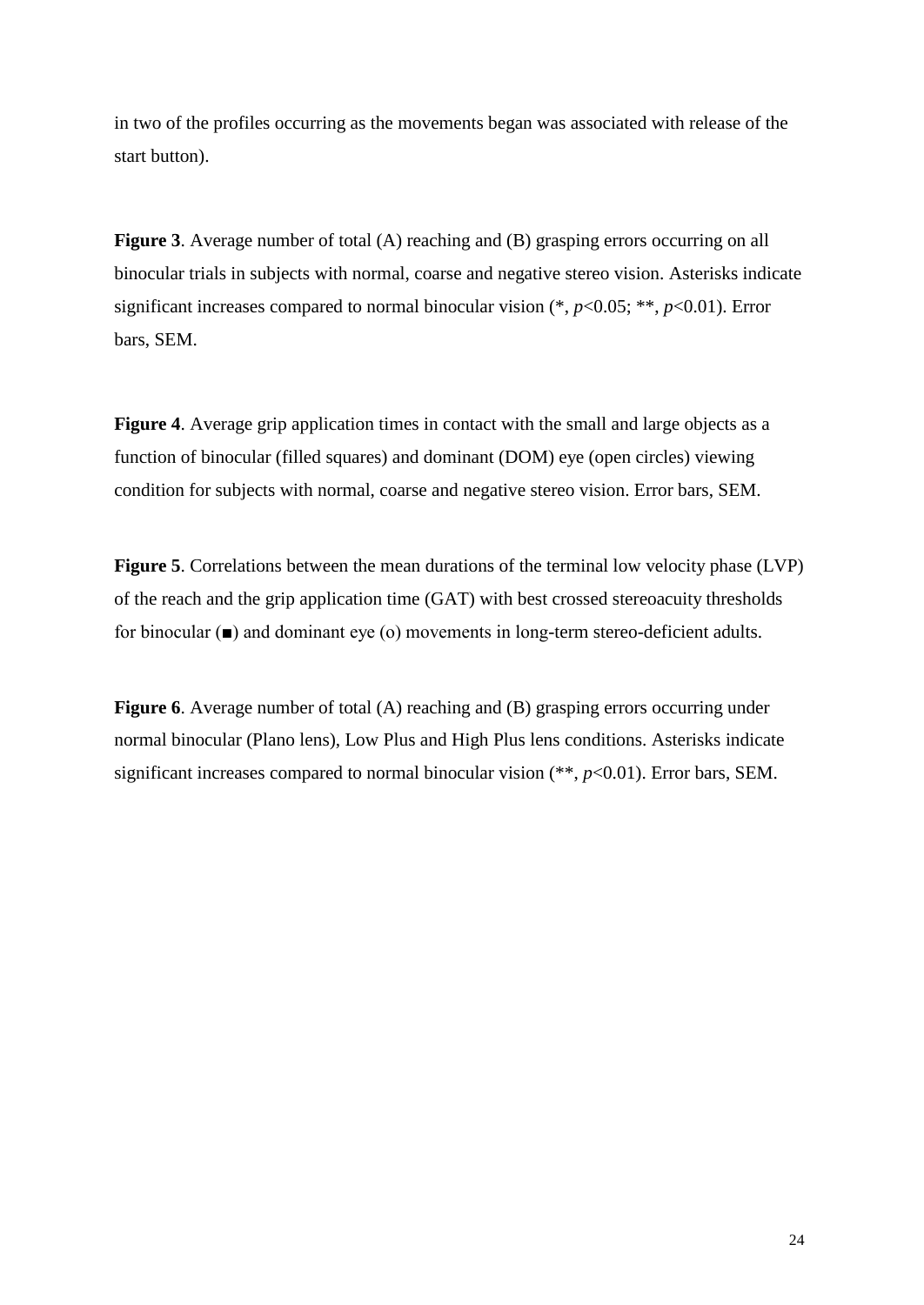| Subject                 | Sex.<br>Age | ВO      | logMAR Visual Acuity<br><b>DOM</b> | $N-D$   | Binocularity, stereopsis and motor fusion<br>Bagolini<br>Xed SA<br>BaseOut BaseIn |        |            |                 | Observations    |                                      |
|-------------------------|-------------|---------|------------------------------------|---------|-----------------------------------------------------------------------------------|--------|------------|-----------------|-----------------|--------------------------------------|
|                         |             |         |                                    |         |                                                                                   | W-T    | <b>TNO</b> |                 |                 |                                      |
| CS <sub>1</sub>         | F, 23       | $-0.08$ | $-0.04$                            | 0.0     | Passed                                                                            | 100    | 480        | 25              | 10              | Aniso, L meridional                  |
| $\overline{\text{CS2}}$ | M, 21       | $-0.2$  | $-0.2$                             | 0.02    | Passed                                                                            | 100    | 240        | $\overline{35}$ | $\overline{14}$ | Aniso, R myopia                      |
| CS <sub>3</sub>         | M, 25       | $-0.1$  | $-0.08$                            | $-0.08$ | L Intermittent                                                                    | 200    | 120        | 16              | 10              | Strab, L SOT                         |
| $\overline{\text{CS4}}$ | M, 21       | $-0.3$  | $-0.3$                             | $-0.26$ | R Intermittent                                                                    | 140    | 240        | 14              | 10              | Strab, R SOT microtropia             |
| CS5                     | F, 35       | $-0.04$ | $-0.08$                            | 0.18    | Passed                                                                            | 140    | 240        | 25              | 14              | $S + A$ , R microtropia + meridional |
| CS6                     | M, 24       | $-0.12$ | $-0.08$                            | 0.06    | L Partial                                                                         | 200    | 200        | $\overline{35}$ | 14              | S+A, L XOT + myopia                  |
| CS7                     | F. 19       | $-0.18$ | $-0.04$                            | 0.04    | Passed                                                                            | 400    | 480        | 20              | 12              | Idiopathic                           |
| CS8                     | F, 20       | $-0.16$ | $-0.14$                            | $-0.02$ | Passed                                                                            | 800    | 1700       | $\overline{45}$ | 16              | Idiopathic                           |
| CS9                     | F, 19       | $-0.1$  | $-0.1$                             | 0.2     | Passed                                                                            | 3000   | 1700       | 45              | 25              | Aniso, L hypermetropia, R myopia     |
| CS10                    | F, 21       | 0.02    | 0.06                               | 0.24    | L Intermittent                                                                    | 3000   | Failed     | 14              | 12              | $S + A$ , L SOT + meridional         |
| SN1                     | M, 21       | $-0.24$ | $-0.22$                            | 0.06    | L Partial                                                                         |        | Failed     | 25              | 6               | Aniso, L hypermetropia               |
| SN2                     | F. 21       | 0.08    | 0.18                               | 0.08    | R Intermittent                                                                    |        | Failed     | 20              | 10              | $S+A$ , R SOT + hypermetropia        |
| SN3                     | F, 33       | 0.04    | 0.06                               | 0.22    | L Partial                                                                         |        | Failed     | 18              | 16              | Strab, early SOT, now XOT            |
| SN <sub>4</sub>         | M, 19       | $-0.06$ | $0.0\,$                            | 0.0     | R Partial                                                                         |        | Failed     | 16              | 8               | S+A, R SOT + hypermetropia           |
| SN5                     | F. 21       | $-0.18$ | $-0.14$                            | $-0.06$ | L Partial                                                                         | Failed |            | 16              | 6               | Strab, L XOT                         |
| SN <sub>6</sub>         | M, 33       | 0.0     | 0.0                                | 0.0     | L Intermittent                                                                    | Failed |            | 14              | 8               | Strab, L SOT                         |
| SN7                     | M, 36       | $-0.22$ | $-0.16$                            | 0.2     | L Intermittent                                                                    | Failed |            | 14              | $\overline{6}$  | Strab, L SOT                         |
| SN <sub>8</sub>         | M, 24       | $-0.16$ | $-0.14$                            | 0.24    | R Total                                                                           |        | Failed     | 12              | $\overline{4}$  | Strab, early R SOT, now XOT          |
| SN <sub>9</sub>         | F, 30       | 0.04    | 0.04                               | 0.2     | L, R Total                                                                        | Failed |            | $\overline{0}$  | $\overline{0}$  | Strab, Alternator                    |
| SN10                    | M, 34       | $-0.04$ | $-0.04$                            | $-0.04$ | L, R Total                                                                        |        | Failed     | $\overline{0}$  | $\overline{0}$  | $S+A$ , Alternator + L myopia        |

## **Table 1: Details of the Stereo-deficient Subjects**

Key: Subjects classed as having Coarse Stereopsis (CS) passed the Wirt-Titmus (W-T) stereotest; Stereo Negative (SN) subjects failed this and the TNO test. Binocular (BO), dominant (DOM) eye and non-dominant (N-D) eye visual acuities are given in logMAR notation. Bagolini (striated glasses test): Passed, the subject perceived two lines in a persistent cross; Intermittent, one line faded in and out; Partial, the central part of one line was continuously suppressed; Total, only one line was perceived; L, left R, right was the affected eye in these situations: Xed SA, the best crossed stereoacuity threshold (in arc secs) recorded on each test: motor fusion values represent the initial breakpoint (in prism dioptres) to Base Out and Base In challenges. Observations refer to each subject's current status, with indications as to the cause of their stereo losses: Aniso, anisometropia; Strab, strabismus; S+A, strabismus and anisometropia; SOT, esotropia; XOT, exotropia; Idiopathic, two CS cases had elevated stereo thresholds without detectable cause or history of pre-disposing (amblyogenic) factors, but were considered genuine as they also performed rather poorly on an alternative 'real-world' (two-pencil) test $^{29,31}$  of binocular stereopsis. We further note that two SN cases (SN2, SN7) reported perceiving depth when viewing 3D movies, indicating that they had stereopsis for low spatial/high temporal frequencies beyond the range examinable with our routine clinical tests.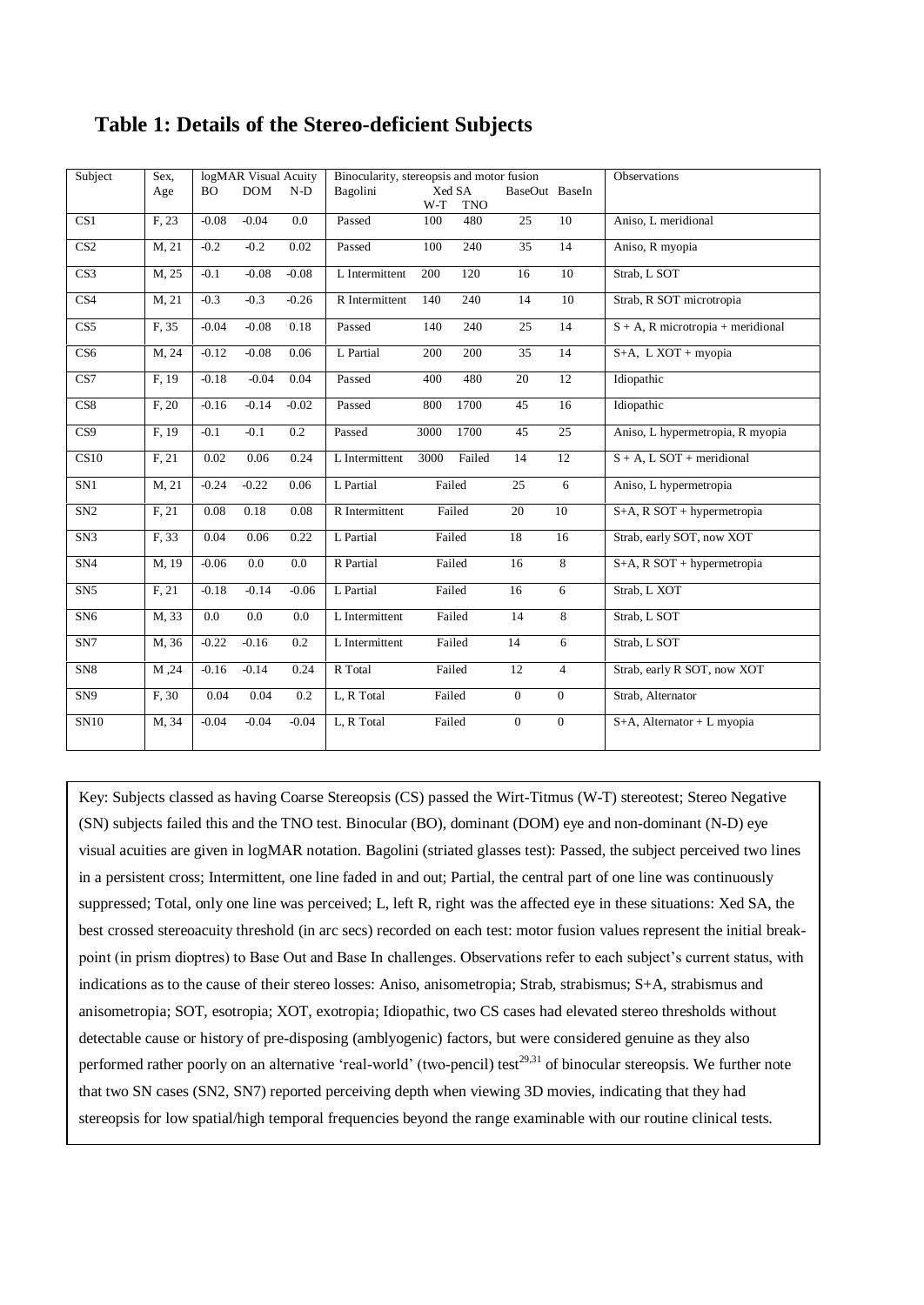## **Table 2. Definition of dependent kinematic and error measures**

Parameter Definition General kinematics Movement Onset time Reaction time between the cue to move and initiation of the reach (defined as the moment when the wrist velocity first exceed 50mm/s) Movement Duration Execution time from the onset to the end-point of the movement (defined as the moment when the target object was displaced by  $>10$ mm) Reach kinematics Peak Velocity Maximum wrist velocity (before object contact) Time to Peak Deceleration Time from movement onset to peak wrist deceleration (before object contact) Low Velocity Phase Time spent in the final approach to the object, between peak deceleration and initial object contact (defined as displacement of the target by  $>1$ mm) Reach-Grasp Coordination Time between initial object contact and the end of the reach (minimum wrist velocity after peak deceleration) Grasp kinematics Reach-Grasp Coordination Time between initial object contact and the end of the reach (minimum wrist<br>
velocity after peak deceleration)<br>
Time to Peak Grip Time from movement onset to maximum grip aperture (at hand pre-shap Peak Grip Aperture\* Maximum aperture between thumb and finger (before object contact)<br>Distance of Peak Grip Distance of the mean digit positions from the centre of the target at po Distance of the mean digit positions from the centre of the target at peak grip Grip Closure Time Time Time from maximum grip aperture to initial object contact Grip Size at Contact\* Aperture between the thumb and finger at initial object contact Grip Application Time Time applying the grip while in contact with the object prior to lifting it Movement courses % Low Velocity Phase Time in the final approach as a percentage of the movement's duration % Grip Closure Time<br>
% Grip Application Time Spent closing the grip as a percentage of the movement's duration<br>
Time spent applying the grip as a percentage of the movement's duration<br>
Suration Time spent applying the grip as a percentage of the movement's duration Movement errors Reach: Velocity corrections Extra movements or plateaus in the velocity profile during the final approach Reach: Spatial path adjustments Changes in the hand path just prior to object contact in the trajectory profile Grasp: Grip closure adjustments Extra openings or changes in digit posittions just prior to object contact in the grip profile Grasp: Wide initial contacts Inaccurate grip sizes at initial contact that were  $\geq 2$  times the diameter of the smaller object or  $>1.5$  times the diameter of the larger object Grasp: Grip application adjustments Additional movements in the velocity profile *or* changes in the hand path *or* extra opening of the digits occurring between object contact and lifting Grasp: Prolonged contacts Long 'tails' in the grip profile during object manipulation lasting >150 msecs

\*For comparability with our earlier work<sup>24</sup>, these measures of the grasp width were corrected for differences in hand size and digit thickness between participants, by calculating the average distance between the thumb and finger markers while each subject grasped the start button (diameter  $= 30$  mm) on each trial and subtracting this value (minus 30 mm) from all their grip aperture data.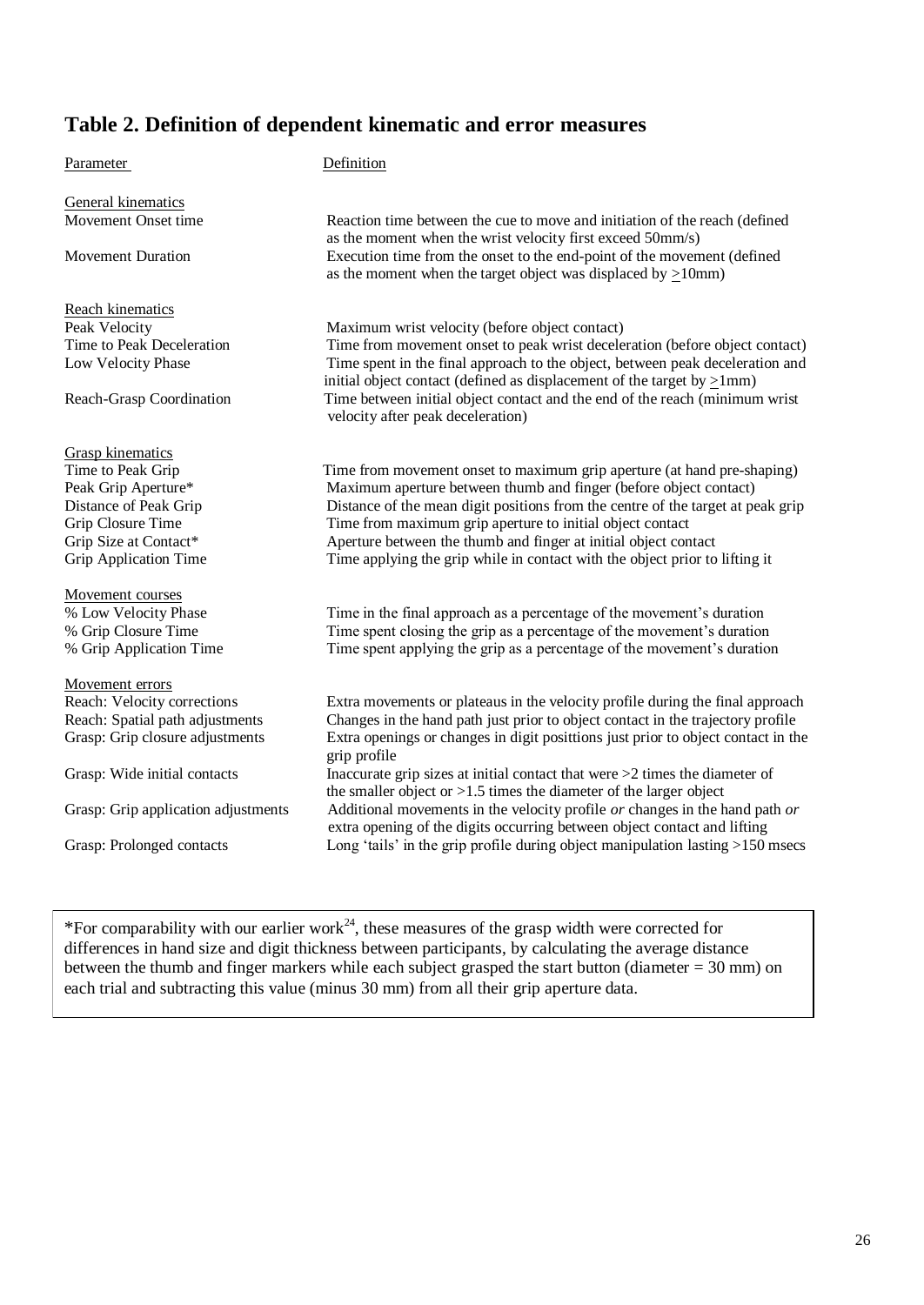#### **Table 3. Mean (+ SD) binocular & monocular prehension performance in normal & stereo-deficient adults**

| Dependent Measure              | <b>BINOCULAR</b> |                 |                    | <b>DOM EYE</b>  | Normal vs. SD<br>Binocular |               |                     |
|--------------------------------|------------------|-----------------|--------------------|-----------------|----------------------------|---------------|---------------------|
| Planning & Execution           | Normal           | Coarse          | Negative           | Normal          | Coarse                     | Negative      | $F(2,37)$ statistic |
| Movement Onset Time (ms)       | $483 + 103*$     | $494 + 77$      | $466 + 68$         | $506 \pm 111$   | $504 + 88$                 | $469 + 61$    | $0.5, p=0.6$ (ns)   |
| Movement Duration (ms)         | $788 + 133***$   | $884 + 102***$  | $867 + 82*$        | $885 + 155$     | $984 + 195$                | $893 + 89$    | $3.6, p=0.04$       |
| <b>Reach Parameters</b>        |                  |                 |                    |                 |                            |               |                     |
| Peak Velocity (mm/s)           | $767 + 155***$   | $683 + 131$     | $701 + 62$         | $739 + 160$     | $669 + 144$                | $693 + 55$    | $1.7, p=0.2$ (ns)   |
| Time to Peak Deceleration (ms) | $441 + 75$       | $476 + 86$      | $463 + 56$         | $438 + 82$      | $508 + 91$                 | 471 $\pm$ 48  | 2.3, $p=0.1$ (ns)   |
| Low Velocity Phase (ms)        | $230 + 87***$    | $262 + 93***$   | $258 + 64$         | $295 + 99$      | $307 + 81$                 | $259 + 78$    | $0.6, p=0.5$ (ns)   |
| Reach-Grasp Coordination (ms)  | $32 + 14***$     | $40 + 22***$    | $52 + 17**$        | $62 + 24$       | $65 + 27$                  | $67 + 21$     | 4.7, $p=0.015$      |
| % Low Velocity Phase           | $28\pm8***$      | $29 + 9*$       | $30 + 6$           | $33 + 8$        | $31 + 5$                   | $29 + 6$      | 0.1, $p=0.9$ (ns)   |
| <b>Total Reach Errors</b>      | $3.7 + 3.1***$   | $3.8 \pm 3.7**$ | $6.7 + 4.8$        | $10.1 \pm 6.1$  | $8.7 + 5.4$                | $9.2 \pm 6.4$ | 3.6, $p=0.039$      |
| <b>Grasp Parameters</b>        |                  |                 |                    |                 |                            |               |                     |
| Time to Peak Grip (ms)         | $453 + 91$       | $521 + 127$     | $477 + 42$         | $467 + 95$      | $561 + 127$                | $490 + 42$    | 4.6, $p=0.017$      |
| Peak Grip Aperture (mm)        | $79 + 11***$     | $76 + 9***$     | $78 + 6$           | $84 + 12$       | $80 + 10$                  | $80 + 7$      | $0.4, p=0.7$ (ns)   |
| Distance of Peak Grip (mm)     | $68 + 18***$     | $55 \pm 12***$  | $64 + 15$          | $76 + 18$       | $62 + 10$                  | $66 + 13$     | $3.5, p=0.042$      |
| Grip Closure Time (ms)         | $218 + 61***$    | $217 + 51***$   | $244 \pm 51$       | $267 + 77$      | $253 + 47$                 | $240 + 59$    | 0.8, $p=0.4$ (ns)   |
| Grip Size at Contact (mm)      | $43 + 3***$      | $44 + 4**$      | 45 $\pm$ 4**       | $46 + 3$        | $46 + 3$                   | $47 + 3$      | 1.4, $p=0.2$ (ns)   |
| Grip Application Time (ms)     | $116 + 26***$    | $146 + 43***$   | $146 + 29*$        | $152 + 39$      | $170 + 53$                 | $163 + 27$    | 4.5, $p=0.018$      |
| % Grip ClosureTime             | $28 + 6***$      | $24 \pm 6**$    | $28 + 4$           | $30 + 7$        | $26 + 5$                   | $27 + 5$      | $2.0, p=0.2$ (ns)   |
| % Grip ApplicationTime         | $15 + 2***$      | $17 + 2$        | $17 + 2$           | $17 \pm 3$      | $17 + 3$                   | $18 + 2$      | $3.5, p=0.04$       |
| <b>Total Grasp Errors</b>      | $8.4 + 4.2***$   | $17.9 + 7.4***$ | $19.6 \pm 12.3$ ** | $20.5 \pm 10.3$ | $27.8 + 8.4$               | $25.1 + 12.4$ | 10.7, $p<0.001$     |

Key: Asterisks denote significant within subject-group differences in binocular *versus* dominant (DOM) eye performance: \**p*<0.05; \*\**p*<0.01; \*\*\**p*<0.001. The right-most column shows the results of the univariate ANOVA comparing the binocular performance of the subjects with Normal, Coarse and Negative stereoacuity (see text for results of post hoc comparisons)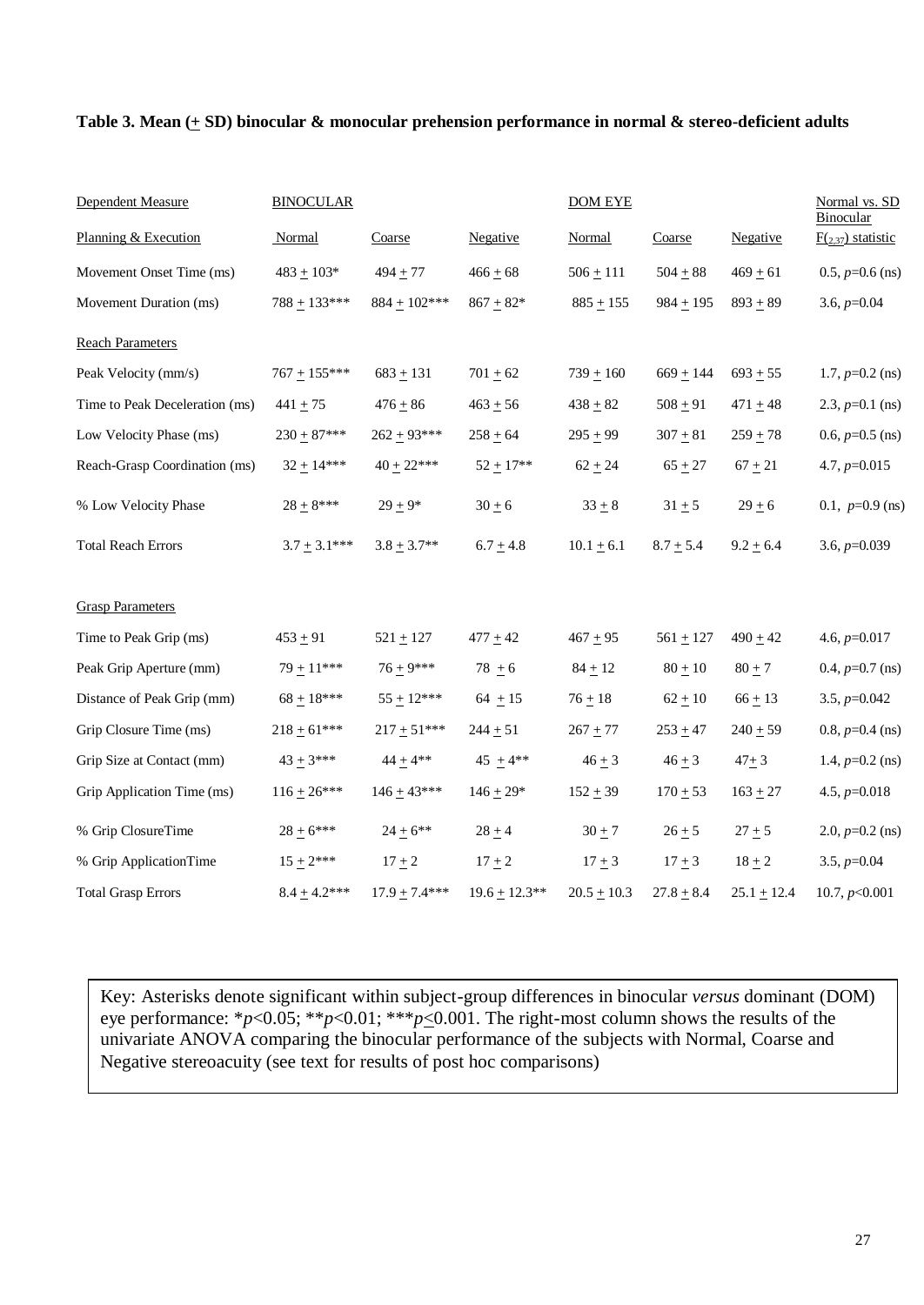



Figure 2:

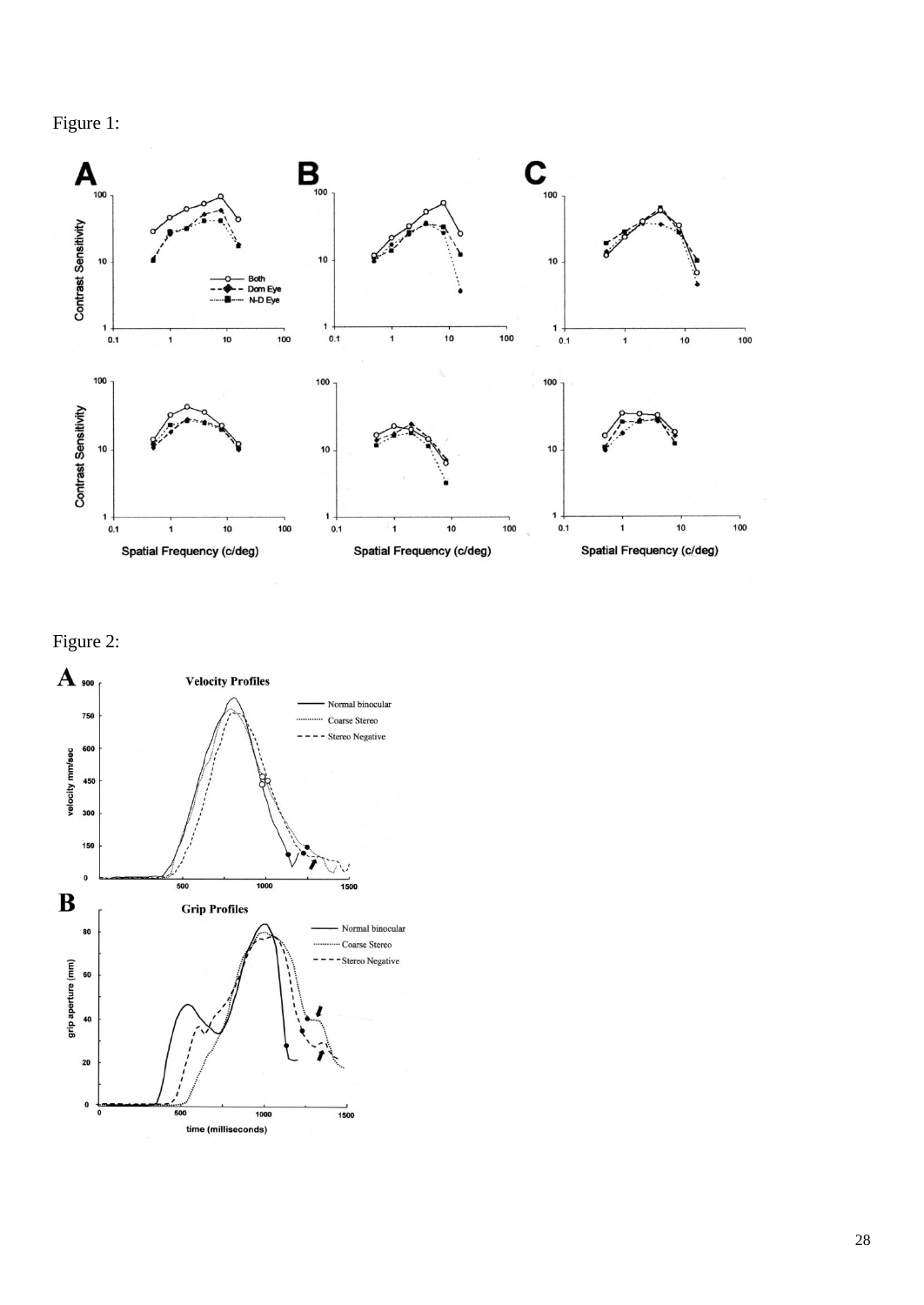



Figure 4: